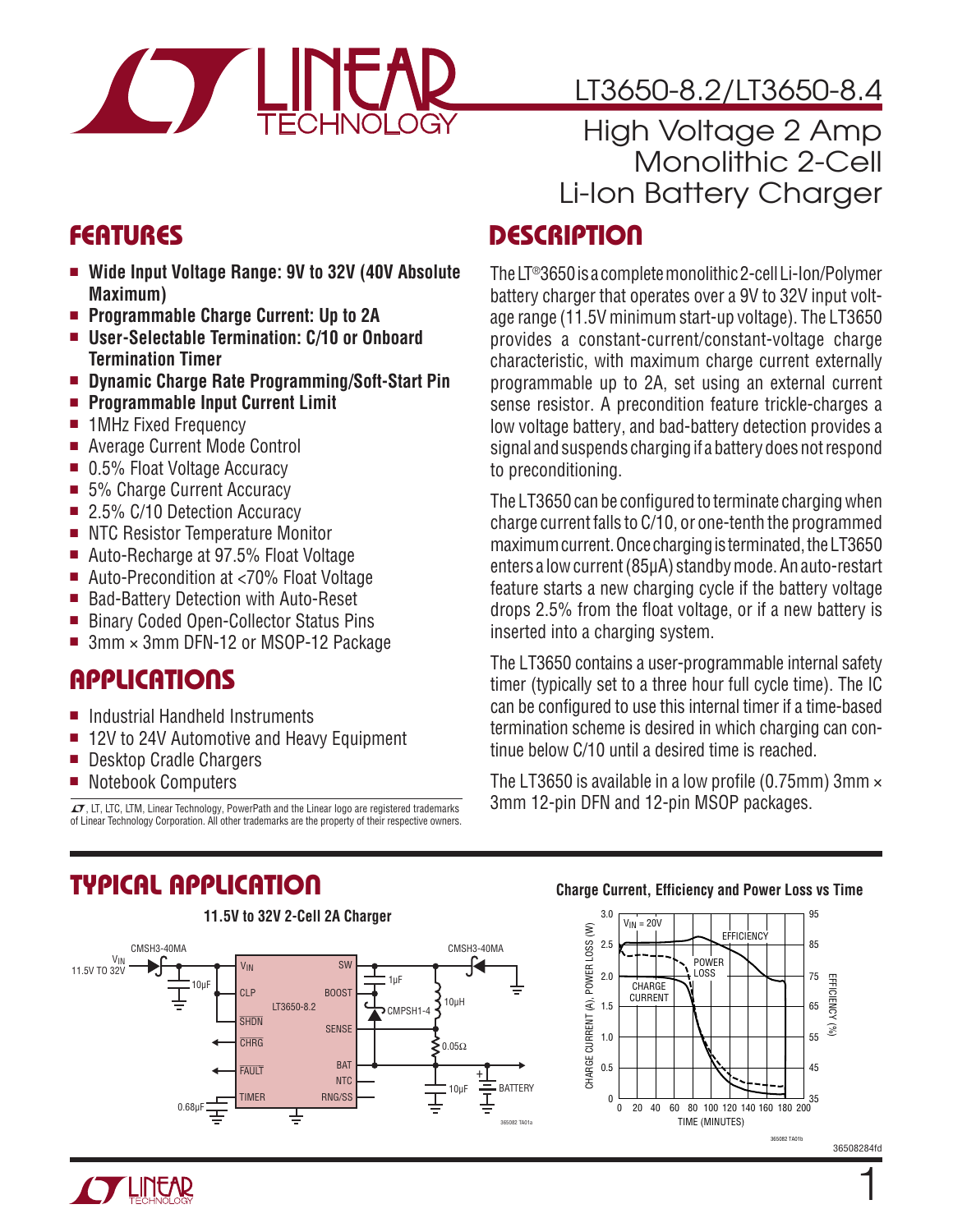## Absolute Maximum Ratings **(Note 1)**

| <b>Operating Junction Temperature Range</b> |  |
|---------------------------------------------|--|
|                                             |  |
|                                             |  |
| Lead Temperature (Soldering, 10 sec)        |  |
|                                             |  |

## Pin Configuration



# ORDER INFORMATION

| <b>LEAD FREE FINISH</b> | <b>TAPE AND REEL</b> | <b>PART MARKING*</b> | <b>PACKAGE DESCRIPTION</b>      | <b>TEMPERATURE RANGE</b>           |
|-------------------------|----------------------|----------------------|---------------------------------|------------------------------------|
| LT3650EDD-8.2#PBF       | LT3650EDD-8.2#TRPBF  | LDXT                 | 12-Lead (3mm × 3mm) Plastic DFN | $-40^{\circ}$ C to 85 $^{\circ}$ C |
| LT3650IDD-8.2#PBF       | LT3650IDD-8.2#TRPBF  | LDXT                 | 12-Lead (3mm × 3mm) Plastic DFN | $-40^{\circ}$ C to 85 $^{\circ}$ C |
| LT3650EDD-8.4#PBF       | LT3650EDD-8.4#TRPBF  | LFGR                 | 12-Lead (3mm × 3mm) Plastic DFN | $-40^{\circ}$ C to 85 $^{\circ}$ C |
| LT3650IDD-8.4#PBF       | LT3650IDD-8.4#TRPBF  | LFGR                 | 12-Lead (3mm × 3mm) Plastic DFN | $-40^{\circ}$ C to 85 $^{\circ}$ C |
| LT3650EMSE-8.2#PBF      | LT3650EMSE-8.2#TRPBF | 365082               | 12-Lead Plastic MSOP            | $-40^{\circ}$ C to 85 $^{\circ}$ C |
| LT3650IMSE-8.2#PBF      | LT3650IMSE-8.2#TRPBF | 365082               | 12-Lead Plastic MSOP            | $-40^{\circ}$ C to 85 $^{\circ}$ C |
| LT3650EMSE-8.4#PBF      | LT3650EMSE-8.4#TRPBF | 365084               | 12-Lead Plastic MSOP            | $-40^{\circ}$ C to 85 $^{\circ}$ C |
| LT3650IMSE-8.4#PBF      | LT3650IMSE-8.4#TRPBF | 365084               | 12-Lead Plastic MSOP            | $-40^{\circ}$ C to 85 $^{\circ}$ C |

Consult LTC Marketing for parts specified with wider operating temperature ranges. \*The temperature grade is identified by a label on the shipping container. Consult LTC Marketing for information on nonstandard lead based finish parts.

For more information on lead free part marking, go to: http://www.linear.com/leadfree/

For more information on tape and reel specifications, go to: http://www.linear.com/tapeandreel/

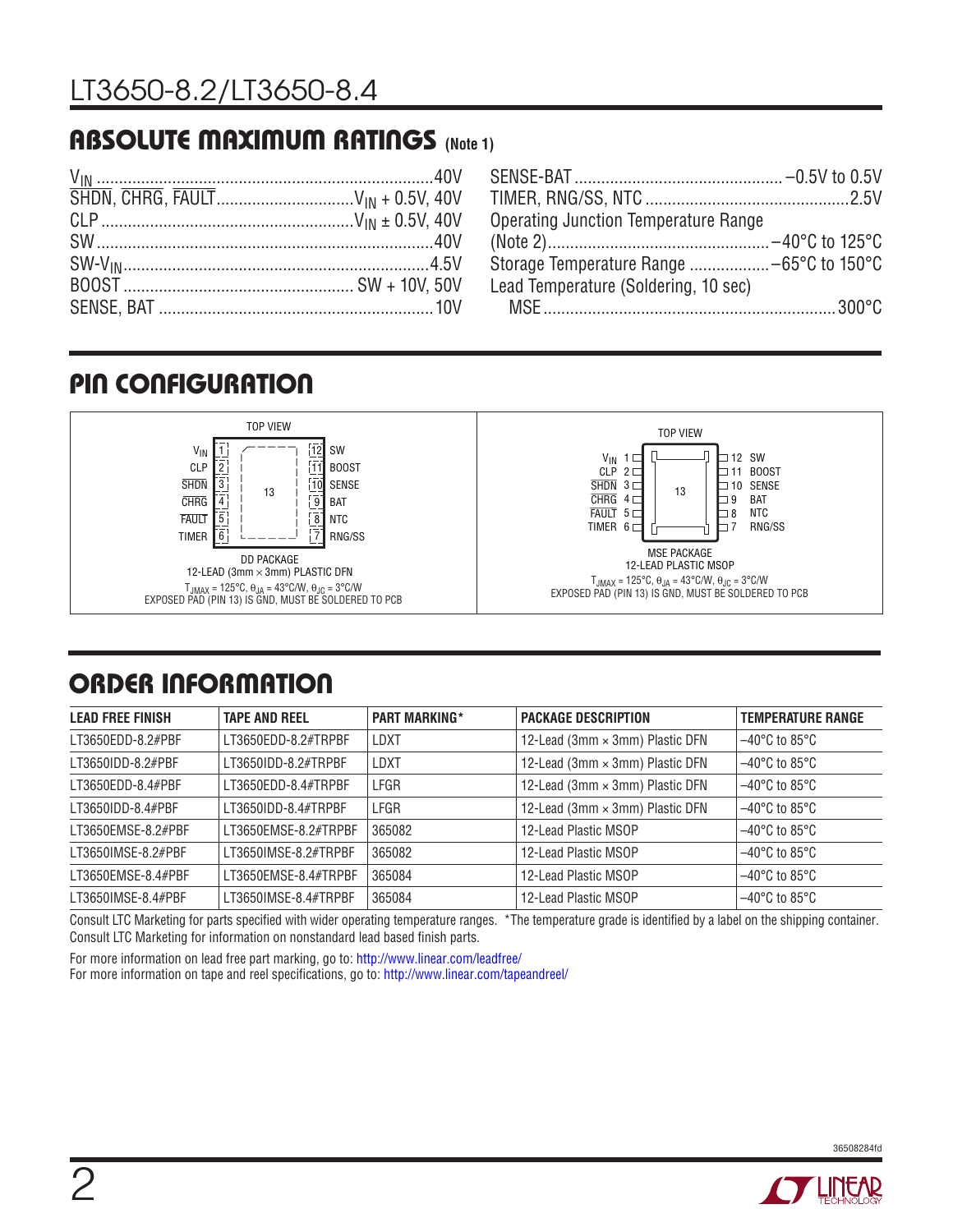### **ELECTRICAL CHARACTERISTICS** The  $\bullet$  denotes the specifications which apply over the full operating

**temperature range, otherwise specifications are at VIN = 20V, BOOST-SW = 4V, SHDN = 2V, SENSE = BAT = VBAT(FLT), CTIMER = 0.68µF.**

| <b>SYMBOL</b>            | <b>PARAMETER</b>                                                 | <b>CONDITIONS</b>                                                                                     |           | <b>MIN</b>   | <b>TYP</b>      | <b>MAX</b>   | <b>UNITS</b>   |
|--------------------------|------------------------------------------------------------------|-------------------------------------------------------------------------------------------------------|-----------|--------------|-----------------|--------------|----------------|
| LT3650                   |                                                                  |                                                                                                       |           |              |                 |              |                |
| $V_{\text{IN}}$          | V <sub>IN</sub> Operating Range<br>V <sub>IN</sub> Start Voltage | (Note 3)                                                                                              |           | 9            |                 | 32<br>11.5   | V<br>V         |
| $V_{IN(OVLO)}$           | <b>OVLO Threshold</b><br><b>OVLO Hysteresis</b>                  | <b>V<sub>IN</sub></b> Rising                                                                          |           | 32           | 35<br>1         | 40           | V<br>V         |
| VIN(UVLO)                | <b>UVLO Threshold</b><br><b>UVLO Hysteresis</b>                  | V <sub>IN</sub> Rising                                                                                |           |              | 8.7<br>0.2      |              | $\vee$<br>V    |
| $V_{BAT(FLT)}$           | <b>Battery Float Voltage</b>                                     | LT3650-8.2                                                                                            |           | 8.16<br>8.12 | 8.2             | 8.24<br>8.28 | $\vee$<br>V    |
|                          |                                                                  | LT3650-8.4                                                                                            |           | 8.36<br>8.32 | 8.4             | 8.44<br>8.48 | $\vee$<br>V    |
| $\Delta V_{RECHRG}$      | Recharge Battery Threshold                                       | Threshold Voltage Relative to VBAT(FLT)                                                               |           |              | $-200$          |              | mV             |
| V <sub>BAT(PRE)</sub>    | <b>Battery Precondition Threshold Voltage</b>                    | LTC3650-8.2<br>LTC3650-8.4                                                                            |           |              | 5.65<br>5.80    |              | V<br>V         |
| VBAT (PREHYST)           | <b>Battery Precondition Threshold</b><br><b>Hysteresis</b>       |                                                                                                       |           |              | 90              |              | mV             |
| <b>I<sub>VIN</sub></b>   | <b>Operating Input Supply Current</b>                            | CC/CV Mode, Switch-On, $I_{SW} = 0$<br><b>Standby Mode</b><br>Shutdown $(\overline{\text{SHDN}} = 0)$ | $\bullet$ |              | 2.5<br>85<br>15 | 3.5          | mA<br>μA<br>μA |
| <b>IBOOST</b>            | <b>BOOST Supply Current</b>                                      | Switch-On, $I_{SW} = 0$<br>$2.5V < V_{(BOOST-SW)} < 8.5V$                                             |           |              | 20              |              | mA             |
| IBOOST/ISW               | <b>BOOST Switch Drive</b>                                        | $ISW = 2A$                                                                                            |           |              | 30              |              | mA/A           |
| $V_{SW(ON)}$             | Switch-On Voltage Drop                                           | $V_{IN} - V_{SW}$ , $I_{SW} = 2A$                                                                     |           |              | 350             |              | mV             |
| $I_{SW(MAX)}$            | <b>Switch Current Limit</b>                                      |                                                                                                       |           | 2.5          |                 |              | A              |
| VSENSE(PRE)              | <b>Precondition Current Sense Voltage</b>                        | $V_{\text{SENSE}} - V_{\text{BAT}}$<br>$V_{BAT} = 5$                                                  |           |              | 15              |              | mV             |
| $V_{CLP(DC)}$            | <b>CLP Threshold Voltage</b>                                     | $V_{CLP} - V_{IN}$ ; $V_{SENSE} - V_{BAT} = 50$ mV                                                    | $\bullet$ | 37.5         | 50              | 62.5         | mV             |
| $I_{CLP}$                | <b>CLP Input Bias Current</b>                                    |                                                                                                       |           |              | 200             |              | пA             |
| V <sub>SENSE(DC)</sub>   | Maximum Current Sense Voltage                                    | $V_{SENSE} - V_{BAT}$ ; $V_{BAT} = 7.5V$ , $V_{RNG/SS} = 1.2V$                                        | $\bullet$ | 95           | 100             | 105          | mV             |
| $V_{SENSE(C/10)}$        | C/10 Trigger Sense Voltage                                       |                                                                                                       |           | 7.5          | 10              | 12.5         | mV             |
| <b>I</b> BAT             | <b>BAT Input Bias Current</b>                                    | <b>Charging Terminated</b>                                                                            |           |              | 0.1             | 1            | μA             |
| <b>ISENSE</b>            | <b>SENSE Input Bias Current</b>                                  | <b>Charging Terminated</b>                                                                            |           |              | 0.1             | 1            | μA             |
| $V_{NTC(H)}$             | NTC Range Limit (High)                                           | V <sub>NTC</sub> Rising                                                                               |           | 1.25         | 1.36            | 1.45         | V              |
| $V_{NTC(L)}$             | NTC Range Limit (Low)                                            | V <sub>NTC</sub> Falling                                                                              |           | 0.27         | 0.29            | 0.315        | V              |
| VNTC(HYST)               | NTC Threshold Hysteresis                                         | % of Threshold                                                                                        |           |              | 20              |              | $\frac{0}{0}$  |
| $R_{NTC(DIS)}$           | NTC Disable Impedance                                            | Minimum External Impedance to GND                                                                     | $\bullet$ | 250          | 500             |              | k $\Omega$     |
| <b>I</b> NTC             | NTC Bias Current                                                 | $VNTC = 0.8V$                                                                                         |           | 47.5         | 50              | 52.5         | μA             |
| <b>RNG/SS</b>            | IRNG/SS Bias Current                                             |                                                                                                       |           | 45           | 50              | 55           | μA             |
| VRNG/SS/VSENSE           | Current Limit Programming:<br>VRNG/SS <sup>/V</sup> SENSE(MAX)   | $V_{\text{RNG/SS}} = 0.5$                                                                             | ●         | 8.5          | 10              | 11.5         | V/V            |
| <b>V<sub>SHDN</sub></b>  | Shutdown Threshold                                               | Rising                                                                                                | $\bullet$ | 1.17         | 1.20            | 1.23         | V              |
| V <sub>SHDN</sub> (HYST) | Shutdown Hysteresis                                              |                                                                                                       |           |              | 120             |              | mV             |
| <b>SHDN</b>              | <b>SHDN</b> Input Bias Current                                   |                                                                                                       |           |              | $-10$           |              | пA             |

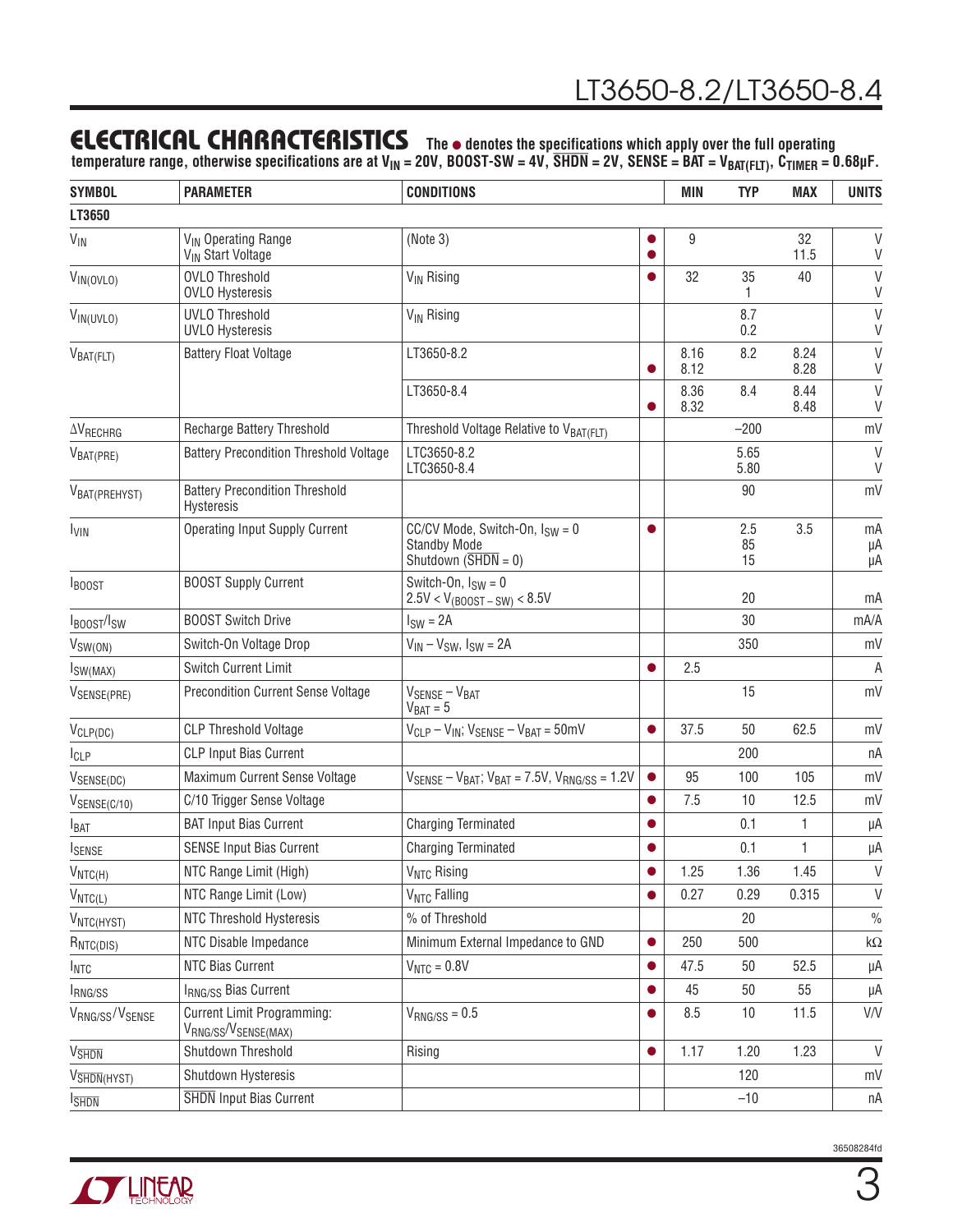## **ELECTRICAL CHARACTERISTICS** The  $\bullet$  denotes the specifications which apply over the full operating

 $t$ emperature range, otherwise specifications are at V<sub>IN</sub> = 20V, BOOST-SW = 4V, SHDN = 2V, SENSE = BAT = V<sub>BAT(FLT)</sub>, C<sub>TIMER</sub> = 0.68µF.

| <b>SYMBOL</b>                          | <b>PARAMETER</b>               | <b>CONDITIONS</b>           | <b>MIN</b> | <b>TYP</b> | <b>MAX</b> | <b>UNITS</b>  |
|----------------------------------------|--------------------------------|-----------------------------|------------|------------|------------|---------------|
| V <sub>CHRG</sub> , V <sub>FAULT</sub> | <b>Status Low Voltage</b>      | 10 <sub>m</sub> A Load      |            |            | 0.4        | V             |
| <b>TIMER</b>                           | Charge/Discharge Current       |                             |            | 25         |            | μA            |
| V <sub>TIMER(DIS)</sub>                | <b>Timer Disable Threshold</b> |                             | 0.1        | 0.25       |            | V             |
| <sup>t</sup> TIMER                     | Full Charge Cycle Timeout      |                             |            | 3          |            | hr            |
|                                        | <b>Precondition Timeout</b>    |                             |            | 22.5       |            | min           |
|                                        | <b>Timer Accuracy</b>          |                             | $-10$      |            | 10         | $\frac{0}{0}$ |
| $f_0$                                  | <b>Operating Frequency</b>     |                             | 0.9        |            | 1.1        | <b>MHz</b>    |
| DC                                     | Duty Cycle Range               | <b>Continuous Operation</b> | 15         |            | 90         | $\frac{0}{0}$ |

**Note 1:** Stresses beyond those listed under Absolute Maximum Ratings may cause permanent damage to the device. Exposure to any Absolute Maximum Rating condition for extended periods may affect device reliability and lifetime.

temperature range are assured by design, characterization and correlation with statistical process controls. The LT3650I specifications are guaranteed over the full –40°C to 85°C temperature range. High junction temperatures degrade operating lifetimes.

**Note 2:** The LT3650E is guaranteed to meet performance specifications from 0°C to 85°C. Specifications over the –40°C to 85°C operating

**Note 3:** V<sub>IN</sub> voltages below the start threshold are only supported if  $(V_{BODST} - V_{SW}) > 2V$ .

### **TYPICAL PERFORMANCE CHARACTERISTICS** TA = 25°C, unless otherwise noted.

TEMPERATURE (°C)

0 50 75

365082 G02



**Maximum Charge Current vs RNG/SS Voltage; ICHG(MAX) (as a Percentage of Programmed I<sub>MAX</sub>)** 



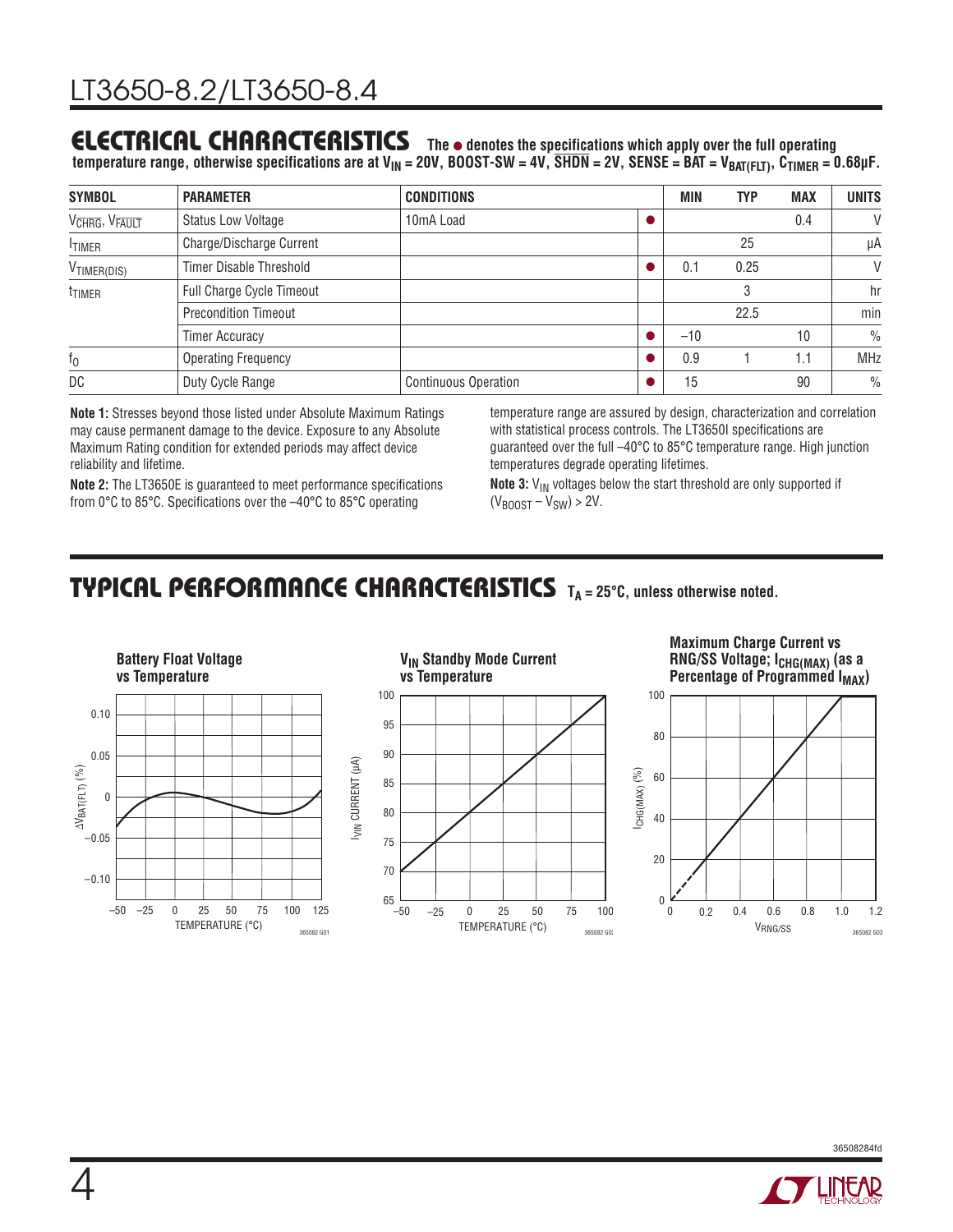### **TYPICAL PERFORMANCE CHARACTERISTICS** TA = 25°C, unless otherwise noted.





5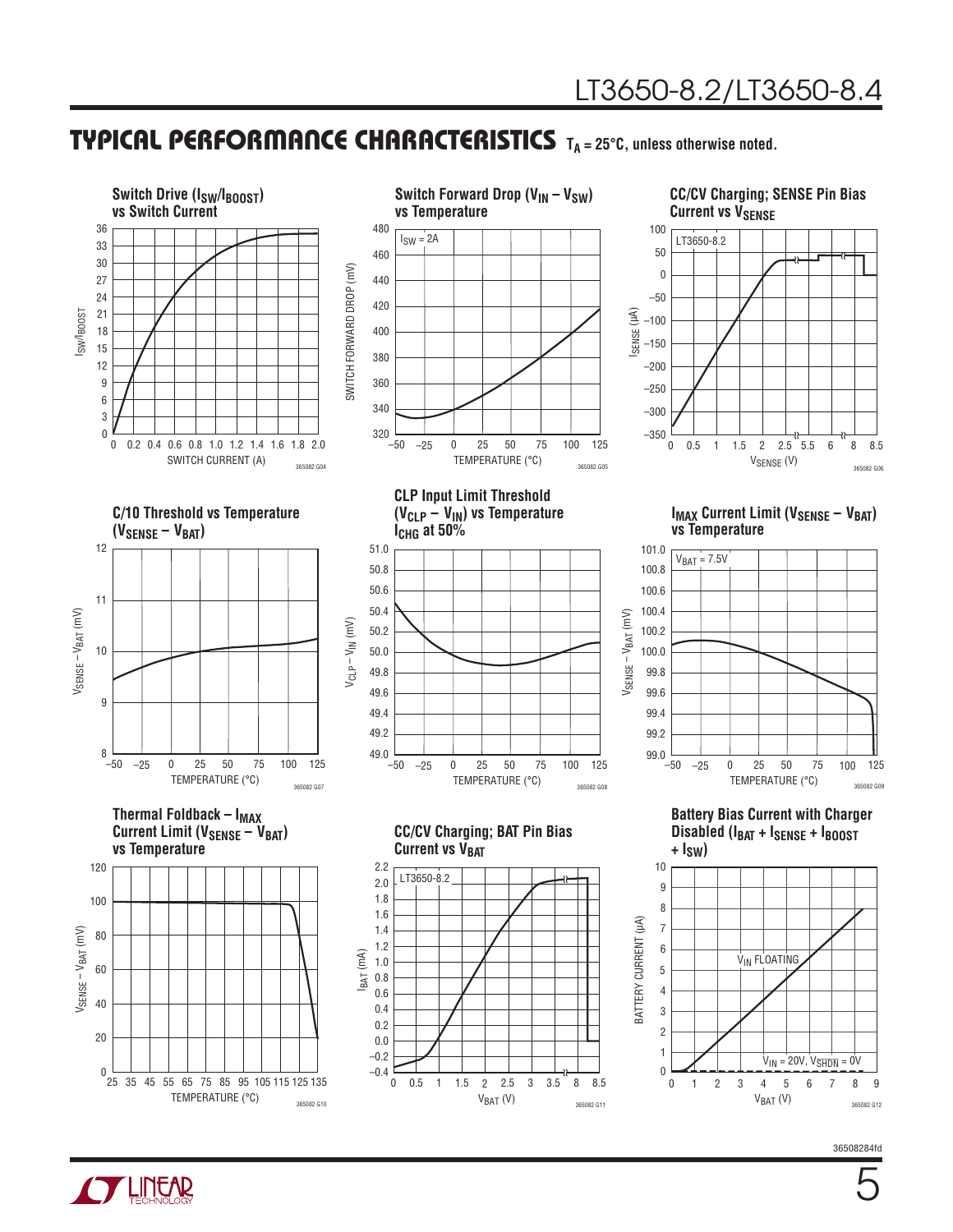## Pin Functions

**V<sub>IN</sub> (Pin 1):** Charger Input Supply. V<sub>IN</sub> pin operating range is 9V to 32V.  $V_{IN} \ge 11.5V$  or  $(V_{BOOST} - V_{SW}) > 2V$  is required for start-up.  $I_{VIN}$  = 85µA after charge termination.

**CLP (Pin 2):** System Current Limit Input. System current levels can be monitored by connecting the input power supply to the CLP pin and connecting a sense resistor from the CLP pin to the  $V_{IN}$  pin. Additional system load is drawn from the  $V_{IN}$  pin connection, and maximum system load is achieved when  $V_{CI,P} - V_{VIN} = 50$  mV. The LT3650 servos the maximum charge current required to maintain programmed maximum system current. If this function is not desired, connect the CLP pin to the  $V_{IN}$  pin (see the Applications Information section).

**SHDN (Pin 3):** Precision Threshold Shutdown Pin. The enable threshold is 1.225V (rising), with 120mV of input hysteresis. When in shutdown mode, all charging functions are disabled. The precision threshold allows use of the SHDN pin to incorporate UVLO functions. If the SHDN pin is pulled below 0.4V, the IC enters a low current shutdown mode where the  $V_{IN}$  pin current is reduced to 15 $\mu$ A. Typical SHDN pin input bias current is 10nA. If the shutdown function is not desired, connect the pin to the  $V_{IN}$  pin.

**CHRG (Pin 4):** Open-Collector Charger Status Output; typically pulled up through a resistor to a reference voltage. This status pin can be pulled up to voltages as high as  $V_{IN}$  when disabled, and can sink currents up to 10mA when enabled. During a battery charging cycle, CHRG is pulled low. When the charge cycle is terminated, the CHRG pin becomes high impedance. If the internal timer is used for termination, the pin stays low during the charging cycle until the charge current drops below a C/10 rate, or  $I_{CHG(MAX)}$ /10. A temperature fault also causes this pin to be pulled low (see the Applications Information section).

**FAULT (Pin 5):** Open-Collector Fault Status Output; typically pulled up through a resistor to a reference voltage. This status pin can be pulled up to voltages as high as  $V_{\text{IN}}$ when disabled, and can sink currents up to 10mA when enabled. This pin indicates charge cycle fault conditions during a battery charging cycle. A temperature fault causes this pin to be pulled low. If the internal timer is used for termination, a bad-battery fault also causes this pin to be pulled low. If no fault conditions exist, the FAULT pin remains high impedance (see the Applications Information section).

**TIMER (Pin 6):** End-Of-Cycle Timer Programming Pin. If a timer-based charge termination is desired, connect a capacitor from this pin to ground. Full charge end-ofcycle time (in hours) is programmed with this capacitor following the equation:

 $t_{\text{FOC}} = C_{\text{TIMFR}} \cdot 4.4 \cdot 10^6$ 

A bad-battery fault is generated if the battery does not reach the precondition threshold voltage within one-eighth of  $t_{\text{FOC}}$ , or:

 $t_{PRE} = C_{TIME} \cdot 5.5 \cdot 10^5$ 

A 0.68µF capacitor is typically used, which generates a timer EOC at three hours, and a precondition limit time of 22.5 minutes. If a timer-based termination is not desired, the timer function is disabled by connecting the TIMER pin to ground. With the timer function disabled, charging terminates when the charge current drops below a C/10 rate, or I<sub>CHG(MAX)</sub>/10.

**RNG/SS (Pin 7):** Charge Current Programming Pin. This pin allows a dynamic adjustment of the maximum charge current, and can be used to employ a soft-start function. Maximum charge current is adjusted by setting the voltage on this pin, such that the maximum desired voltage across the inductor current sense resistor ( $V_{\text{SENSE}} - V_{\text{BAT}}$ ) is  $0.1 \cdot V_{\text{RNG/SS}}$ , so the maximum charge current reduces to:

### VRNG/SS • ICHG(MAX)

This pin has an effective range from 0V to 1V. 50µA is sourced from this pin, so the maximum charge current can be programmed by connecting a resistor  $(R_{RNG/SS})$ from RNG/SS to ground, such that the voltage dropped across the resistor is equivalent to the desired programming voltage, or:

```
V_{RNG/SS} = 50 \mu A \cdot R_{RNG/SS}
```
Soft-start functionality can be implemented by connecting a capacitor ( $C_{RNG/SS}$ ) from RNG/SS to ground, such that the time required to charge the capacitor to 1V (full

36508284fd

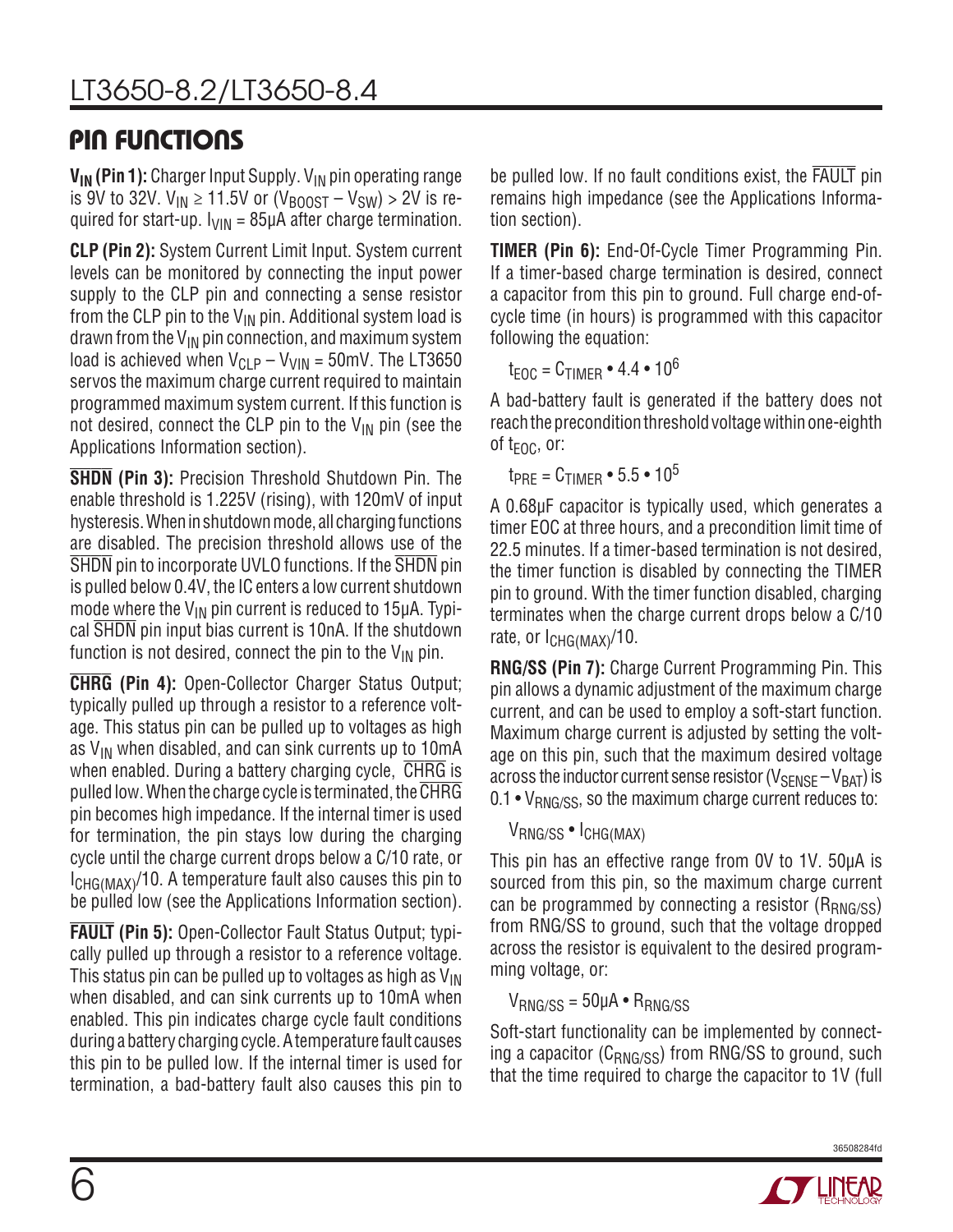### Pin Functions

charge current) is the desired soft-start interval  $(t_{\rm SS})$ . For no R<sub>RNG/SS</sub>, this capacitor value follows the relation:

 $C_{RNG/SS} = 50 \mu A \cdot t_{SS}$ 

The RNG/SS pin is pulled low during fault conditions, allowing graceful recovery from faults should soft-start functionality be implemented. Both the soft-start capacitor and the programming resistor can be implemented in parallel. All C/10 monitoring functions are disabled while  $V_{\text{RNG/SS}}$  is below 0.1V to accommodate long soft-start intervals.

RNG/SS voltage can also be manipulated using an active device, employing a pull-down transistor to disable charge current or to dynamically servo maximum charge current. Manipulation of the RNG/SS pin with active devices that have low impedance pull-up capability is not allowed (see the Applications Information section).

**NTC (Pin 8):** Battery Temperature Monitor Pin. This pin is the input to the NTC (Negative Temperature Coefficient) thermistor temperature monitoring circuit. This function is enabled by connecting a 10k $\Omega$ , B = 3380 NTC thermistor from the NTC pin to ground. The pin sources 50µA, and monitors the voltage across the 10k $\Omega$  thermistor. When the voltage on this pin is above 1.36V ( $T < 0^{\circ}$ C) or below 0.29V (T > 40 $^{\circ}$ C), charging is disabled and the  $\overline{\text{CHRG}}$  and FAULT pins are both pulled low. If internal timer termination is being used, the timer is paused, suspending the charging cycle. Charging resumes when the voltage on NTC returns to within the 0.29V to 1.36V active region. There is approximately 5°C of temperature hysteresis associated with each of the temperature thresholds. The temperature monitoring function remains enabled while thermistor resistance to ground is less than 250kΩ, so if this function is not desired, leave the NTC pin unconnected.

**BAT (Pin 9):** Battery Voltage Monitor Pin. Connect 10µF decoupling capacitance  $(C_{BAT})$  from this pin to ground. Depending on application requirements, larger value decoupling capacitors may be required (see the Application Information section). The charge function operates to achieve the final float voltage at this pin. The auto-restart feature initiates a new charging cycle when the voltage at

the BAT pin falls 2.5% below this float voltage. Once the charge cycle is terminated, the inputbias currentoftheBAT pin is reduced to <0.1µA, to minimize battery discharge while the charger remains connected.

**SENSE (Pin 10):** Charge Current Sense Pin. Connect the more positive voltage end of the inductor sense resistor (RSENSE) to the SENSE pin and the other end to the BAT pin. The voltage across this resistor sets the average charge current. The maximum average charge current  $(I_{MAX})$  corresponds to 100mV across the sense resistor. This resistor can be set to program maximum charge currents as high as 2A. The sense resistor value follows the relation:

$$
R_{\text{SENSE}} = \frac{0.1V}{I_{\text{MAX}}}
$$

Once the charge cycle is terminated, the input bias current of the SENSE pin is reduced to <0.1µA, to minimize battery discharge while the charger remains connected.

**BOOST (Pin 11):** Bootstrapped Supply Rail for Switch Drive. This pin facilitates saturation of the switch transistor. Connect a 1µF or greater capacitor from the BOOST pin to the SW pin. Operating range of this pin is 0V to 8.5V, referenced to the SW pin. The voltage on the decoupling capacitor is refreshed through a rectifying diode, with the anode connected to either the battery output voltage or an external source, and the cathode connected to the BOOST pin.

**SW (Pin 12):** Switch Output Pin. This pin is the output of the charger switch, and corresponds to the emitter of the switch transistor. When enabled, the switch shorts the SW pin to the  $V_{IN}$  supply. The drive circuitry for this switch is bootstrapped above the  $V_{IN}$  supply using the BOOST supply pin, allowing saturation of the switch for maximum efficiency. The effective on-resistance of the boosted switch is 0.175Ω.

**SGND (Pin 13):** Ground Reference and Backside Exposed Lead Frame Thermal Connection. Solder the exposed lead frame to the PCB ground plane.



7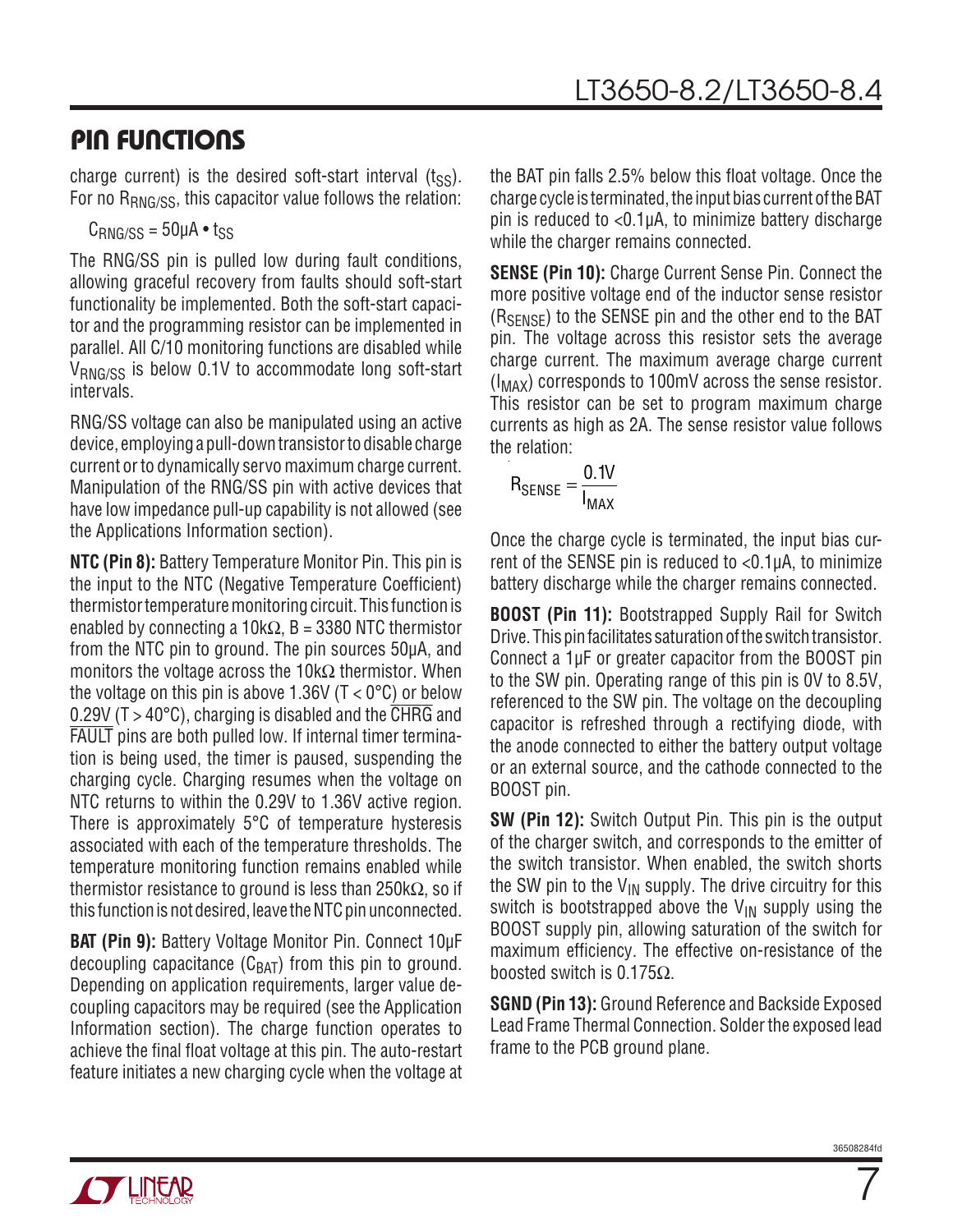# Block Diagram



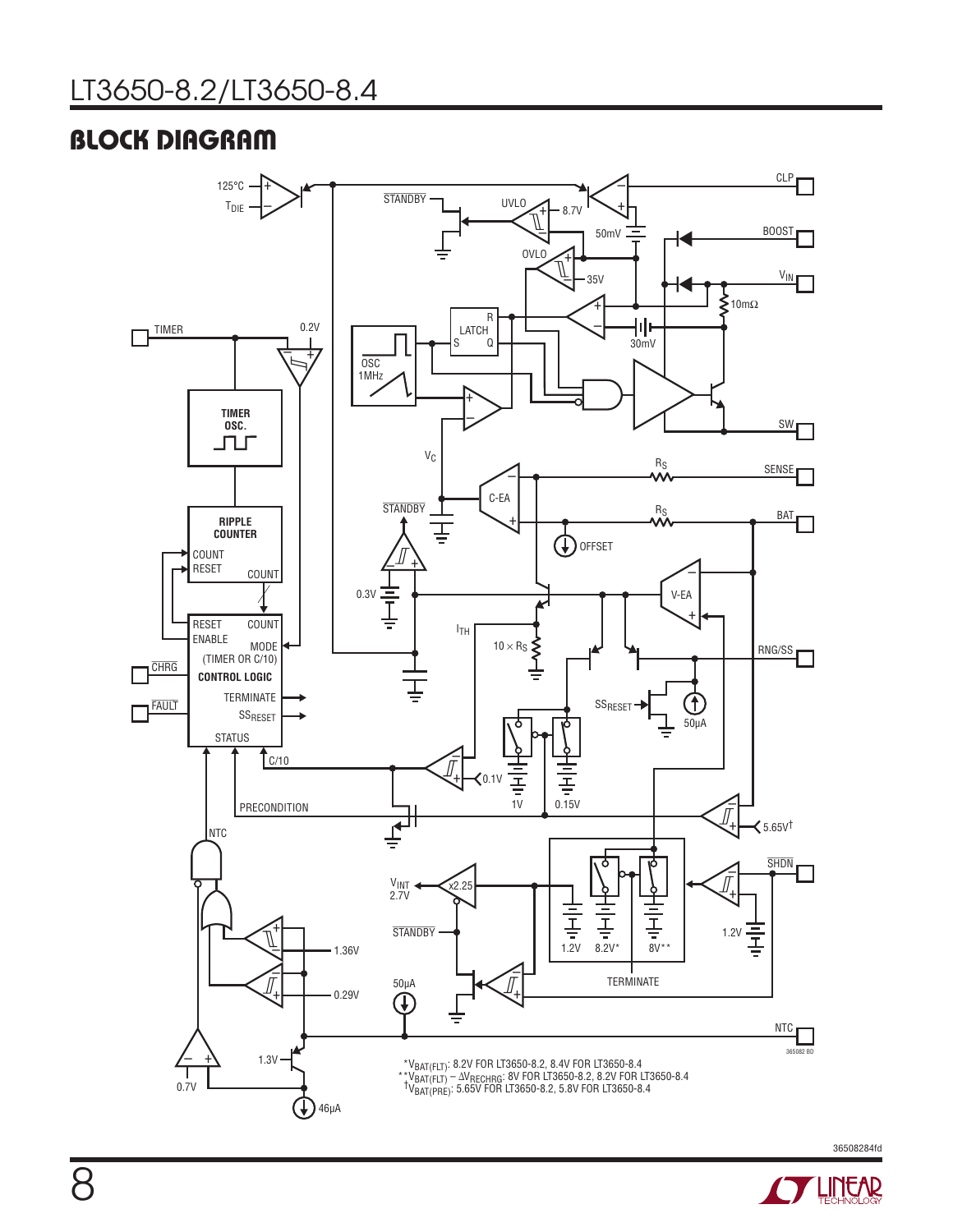# **OPERATION**

### **Overview**

LT3650 is a complete monolithic, mid-power, Li-Ion battery charger, addressing high input voltage applications with solutions that use a minimum of external components. The IC uses a 1MHz constant-frequency, average current mode step-down architecture.

The LT3650 incorporates a 2A switch that is driven by a bootstrapped supply to maximize efficiency during charging cycles. A wide input range allows the operation to fullcharge from 9V to 32V. A precision threshold shutdown pin allows incorporation of UVLO functionality using a simple resistor divider. The IC can also be put into a low current shutdown mode, in which the input supply bias is reduced to only 15µA.

The LT3650 incorporates several degrees of charge current control freedom. The overall maximum charge current is set using an external inductor current sense resistor. A maximum charge current programming pin allows dynamic manipulation of the battery charge current. The LT3650 also incorporates a system input supply current limit control feature that servos the battery charge current to accommodate overall system load requirements.

The LT3650 automatically enters a battery precondition mode if the sensed battery voltage is very low. In this mode, the charge current is reduced to 15% of the programmed maximum, as set by the inductor sense resistor,  $R_{\text{SENSF}}$ . Once the battery voltage climbs above the internally set precondition threshold, the IC automatically increases the maximum charge current to the full programmed value.

The LT3650 can use a charge current based C/10 termination scheme, which ends a charge cycle when the battery charge current falls to one-tenth the programmed maximum charge current. The LT3650 also contains an internal charge cycle control timer, for timer-based termination. When using the internal timer, the IC combines C/10 detection with a programmable time constraint, during which the charging cycle can continue beyond the C/10 level to "top-off" a battery. The charge cycle terminates when a specific time elapses, typically three hours. When the timer-based scheme is used, the IC also supports badbattery detection, which triggers a system fault if a battery stays in precondition mode for more than one-eighth of the total programmed charge cycle time.

Once charging is terminated and the LT3650 is not actively charging, the IC automatically enters a low current standby mode in which supply bias currents are reduced to 85µA. If the battery voltage drops 2.5% from the full charge float voltage, the LT3650 engages an automatic charge cycle restart. The IC also automatically restarts a new charge cycle after a bad-battery fault once the failed battery is removed and replaced with another battery.

The LT3650 contains provisions for a battery temperature monitoring circuit. This feature monitors battery temperature by using a thermistor during the charging cycle, suspends charging, and signals a fault condition if the battery temperature moves outside a safe charging range.

The LT3650 contains two digital open-collector outputs, which provide charger status and signal fault conditions. These binary coded pins signal battery charging, standby or shutdown modes, battery temperature faults and badbattery faults.

### **General Operation (See Block Diagram)**

The LT3650 uses average current mode control architecture, such that the IC servos directly to average charge current. The LT3650 senses charger output voltage via the BAT pin. The difference between the voltage on this pin and an internal float voltage reference is integrated by the voltage error amplifier (V-EA). This amplifier generates an error voltage on its output  $(I<sub>TH</sub>)$ , which corresponds to the average current sensed across the inductor current sense resistor, R<sub>SENSE</sub>, which is connected between the SENSE and BAT pins. The  $I<sub>TH</sub>$  voltage is then divided down by a factor of 10, and imposed on the input of the current error amplifier (C-EA). The difference between this imposed voltage and the current sense resistor voltage is integrated, with the resulting voltage  $(V<sub>C</sub>)$  used as a threshold that is compared against an internally generated ramp. The output of this comparison controls the charger's switch.

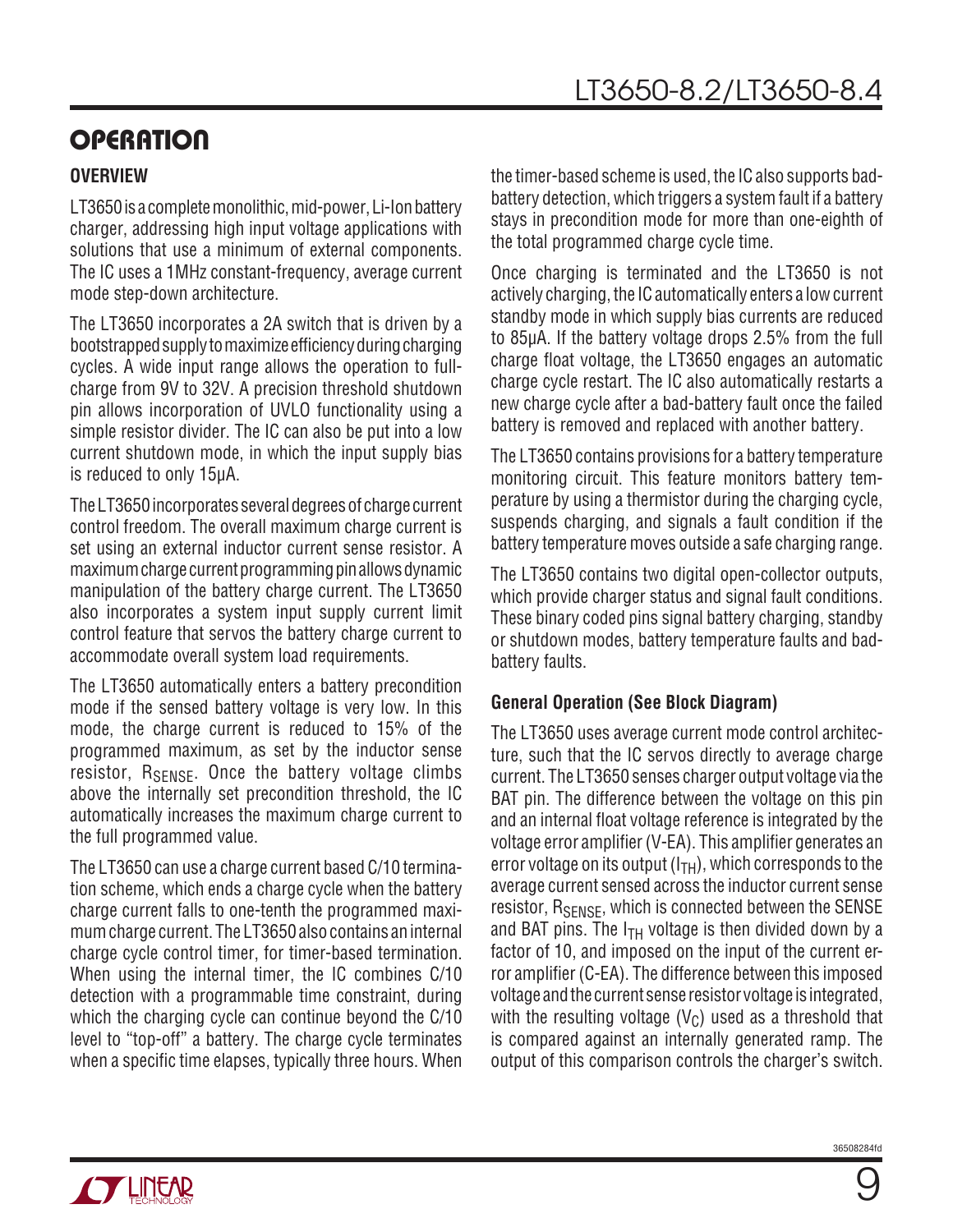# **OPERATION**

The  $I<sub>TH</sub>$  error voltage corresponds linearly to average current sensed across the inductor current sense resistor, allowing maximum charge current control by limiting the effective voltage range of  $I<sub>TH</sub>$ . A clamp limits this voltage to 1V which, in turn, limits the current sense voltage to 100mV. This sets the maximum charge current, or the current delivered while the charger is operating in constantcurrent (CC) mode, which corresponds to 100mV across R<sub>SENSE</sub>. This maximum charge current level can also be manipulated through the RNG/SS pin (see the RNG/SS: Dynamic Charge Current Adjust and RNG/SS: Soft-Start sections).

If the voltage on the BAT pin is below  $V_{BAT(PRE)}$ , the LT3650 engages precondition mode. During the precondition interval, the charger continues to operate in constant-current mode, but the maximum charge current is reduced to 15% of the maximum programmed value as set by  $R_{\text{SENSF}}$ .

When the charger output voltage on the BAT pin approaches the float voltage ( $V_{BAT(FLT)}$ ), the charger transitions into constant-voltage (CV) mode, and charge current is reduced from the maximum value. As this occurs, the  $I_{TH}$  voltage falls from the limit clamp and servos to lower voltages. The IC monitors the  $I<sub>TH</sub>$  voltage as it is reduced, and detection of the C/10 charge current is achieved when  $I_{TH}$  = 0.1V. If the charger is configured for C/10 termination, this threshold is used to terminate the charge cycle. Once the charge cycle is terminated, the CHRG status pin becomes high impedance and the charger enters low current standby mode.

The LT3650 contains an internal charge cycle timer that terminates a successful charge cycle after a programmed amount of time. This timer is typically programmed to achieve end-of-cycle (EOC) in three hours, but can be configured for any amount of time by setting an appropriate timing capacitor value ( $C_{TIMER}$ ). When timer termination is used, the charge cycle does not terminate after C/10 is achieved. Because the CHRG status pin responds to the C/10 current level, the IC will indicate a fully charged battery status, but the charger will continue to source low currents into the battery until the programmed EOC time has elapsed, at which time the charge cycle will terminate. At EOC, when the charging cycle terminates, if the battery did not achieve at least 97.5% of the full float voltage, charging is deemed unsuccessful. The LT3650 will then re-initiate, and charging will continue for another full timer cycle.

Use of the timer function also enables bad-battery detection. This fault condition is achieved if the battery does not respond to preconditioning and the charger remains in (or enters) precondition mode after one-eighth of the programmed charge cycle time. A bad-battery fault halts the charging cycle, the CHRG status pin goes high impedance, and the FAULT pin is pulled low.

When the LT3650 terminates a charging cycle, whether through C/10 detection or by reaching timer EOC, the average current mode analog loop remains active but the internal float voltage reference is reduced by 2.5%. Because the voltage on a successfully charged battery is at the full float voltage, the voltage error amp detects an overvoltage condition and rails low. When the voltage error amp output drops below 0.3V, the IC enters standby mode, where most of the internal circuitry is disabled, and the  $V_{IN}$  bias current is reduced to 85 $\mu$ A. When the voltage on the BAT pin drops below the reduced float reference level, the output of the voltage error amp will climb, at which point the IC comes out of standby mode and a new charging cycle is initiated.



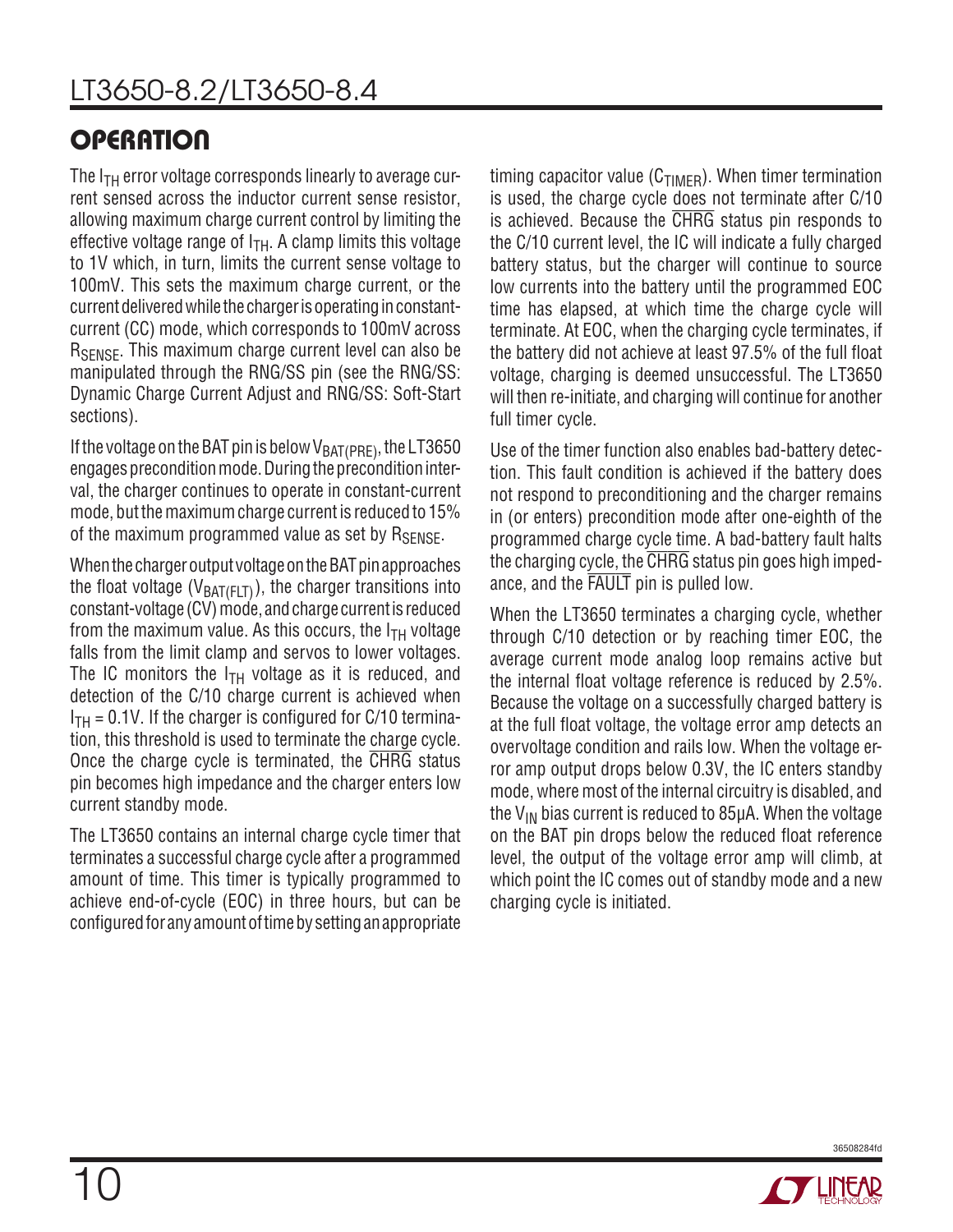### **V<sub>IN</sub>** Input Supply

The LT3650 is biased directly from the charger input supply through the  $V_{IN}$  pin. This supply provides large switched currents, so a high quality, low ESR decoupling capacitor is recommended to minimize voltage glitches on  $V_{IN}$ . The  $V_{IN}$  decoupling capacitor (C<sub>VIN</sub>) absorbs all input switching ripple current in the charger, so it must have an adequate ripple current rating. RMS ripple current  $(I_{CVIN(RMS)})$  is:

$$
I_{CVIN(RMS)} \sim I_{CHG(MAX)} \bullet \left(\frac{V_{BAT}}{V_{IN}}\right) \bullet \left(\left[\frac{V_{IN}}{V_{BAT}}\right]-1\right)^{\frac{1}{2}}
$$

which has a maximum at  $V_{IN} = 2 \cdot V_{BAT}$ , where:

 $I_{\text{CVIN(RMS)}} = I_{\text{CHG}(\text{MAX})}/2$ 

The simple worst-case of  $1/2$  •  $I_{CHG(MAX)}$  is commonly used for design.

Bulk capacitance is a function of desired input ripple voltage ( $\Delta V_{\text{IN}}$ ), and follows the relation:

$$
C_{IN(BULK)} = I_{MAX} \cdot \left(\frac{V_{BAT} / V_{IN}}{\Delta V_{IN}}\right) (\mu F)
$$

10µF is typically adequate for most charger applications.

### **BOOST Supply**

The BOOST bootstrapped supply rail drives the internal switch and facilitates saturation of switch transistor. Operating range of the BOOST pin is 0V to 8.5V, as referenced to the SW pin. Connect a 1µF or greater capacitor from the BOOST pin to the SW pin.

The voltage on the decoupling capacitor is refreshed through a diode, with the anode connected to/from either the battery output voltage or an external source, and the cathode connected to the BOOST pin. Rate the diode average current greater than 0.1A, and its reverse voltages greater than  $V_{IN(MAX)}$ .

### **VIN/ BOOST Start-Up Requirement**

The LT3650 operates with a  $V_{IN}$  range of 9V to 32V, however, a start-up voltage requirement exists due to the nature of the nonsynchronous step-down switcher topology used for the charger. If there is no BOOST supply available, the internal switch requires  $(V_{IN} - V_{SW}) > 3V$ to operate. This requirement does not exist if the BOOST supply is available and  $(V_{\text{BODST}} - V_{\text{SW}}) > 2V$ .

When an LT3650 charger is not switching, the SW pin is at the same potential as the battery, which can be as high as  $V_{BAT(FLT)}$ . For reliable start-up, the  $V_{IN}$  supply must be at least 3V above the SW pin. The minimum start-up specification of  $V_{IN}$  at or above 11.5V provides ample margin to satisfy this requirement. Once switching begins, the BOOST supply capacitor gets charged such that  $(V_{\text{BODST}})$  $-V_{SW}$ ) > 2V, and the V<sub>IN</sub> requirement no longer applies.

In low  $V_{IN}$  applications, the BOOST supply can be powered by an external source for start-up, eliminating the  $V_{IN}$ start-up requirement.

### **V<sub>BAT</sub>** Output Decoupling

An LT3650 charger output requires bypass capacitance connected from the BAT pin to ground  $(C_{BAT})$ . A 10 $\mu$ F ceramic capacitor is required for all applications. In systems where the battery can be disconnected from the charger output, additional bypass capacitance may be desired for visual indication of a no-battery condition (see the Status Pins section).

If it is desired to operate a system load from the LT3650 charger output when the battery is disconnected, additional bypass capacitance is required. In this type of application with the charger being used as a DC/DC converter, excessive ripple and/or low amplitude oscillations can occur without additional output bulk capacitance. For these applications, place a 100µF low ESR nonceramic capacitor (chip tantalum or organic semiconductor capacitors such as Sanyo OS-CONs or POSCAPs) from BAT to ground, in parallel with the 10µF ceramic bypass capacitor. This additional bypass capacitance may also be required in systems where the battery is connected to the charger through long wires. The voltage rating on  $C_{BAT}$  must meet or exceed the battery float voltage.

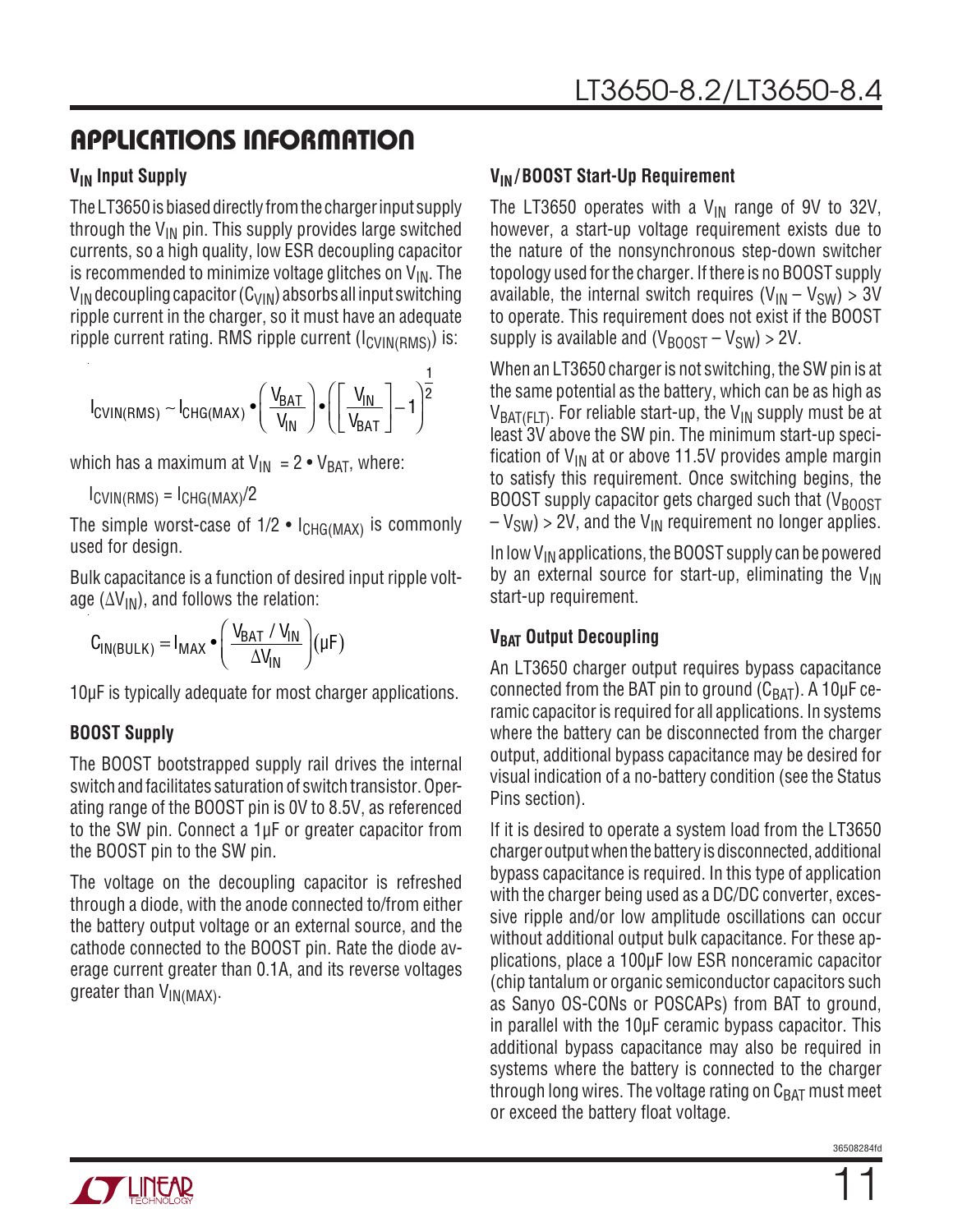### **RSENSE: Charge Current Programming**

The LT3650 charger is configurable to charge at average currents as high as 2A. Maximum charge current is set by choosing an inductor sense resistor such that the desired maximum average current through that sense resistor creates a 100mV drop, or:

$$
R_{\text{SENSE}} = \frac{0.1}{I_{\text{MAX(AVG)}}}
$$

where  $I_{MAX(AVG)}$  is the maximum average charge current. A 2A charger, for example, would use a  $0.05\Omega$  sense resistor.



**Figure 1. Programming Maximum Charge Current Using RSENSE** 

### **Inductor Selection**

The primary criteria for inductor value selection in an LT3650 charger is the ripple current created in that inductor. Once the inductance value is determined, an inductor must also have a saturation current equal to or exceeding the maximum peak current in the inductor. An inductor value (L), given the desired amount of ripple current  $(\Delta I_{MAX})$ can be approximated using the relation:

$$
L = \left(\frac{10}{\Delta I_{MAX}}\right) \cdot R_{SENSE} \cdot (V_{BAT} + V_F)
$$

$$
\cdot \left(1 - \left[\frac{V_{BAT} + V_F}{V_{IN(MAX)} + V_F}\right]\right) (\mu H)
$$

In the previous relation, ∆I<sub>MAX</sub> is the normalized ripple current,  $V_{IN(MAX)}$  as the maximum operational voltage, and  $V_F$  is the forward voltage of the rectifying Schottky diode. Ripple current is typically set within a range of 25% to 35% of  $I_{MAX}$ , so an inductor value can be determined by setting  $0.25 < \Delta I_{MAX} < 0.35$ .

Magnetics vendors typically specify inductors with maximum RMS and saturation current ratings. Select an inductor that has a saturation current rating at or above  $(1+\Delta I_{MAX}/2)$  •  $I_{MAX}$ , and an RMS rating above  $I_{MAX}$ . Inductors must also meet a maximum volt-second product requirement. If this specification is not in the data sheet of an inductor, consult the vendor to make sure the maximum volt-second product is not being exceeded by your design. The minimum required volt-second product is:



**Figure 2. 2A Charger Switched Inductor Value**   $(R_{\text{SENSE}} = 0.05\Omega)$  25% to 35%  $I_{\text{MAX}}$  Ripple Current



**Figure 3. 1.3A Charger Switched Inductor Value**   $(R_{\text{SENSE}} = 0.075\Omega)$  25% to 35%  $I_{\text{MAX}}$  Ripple Current

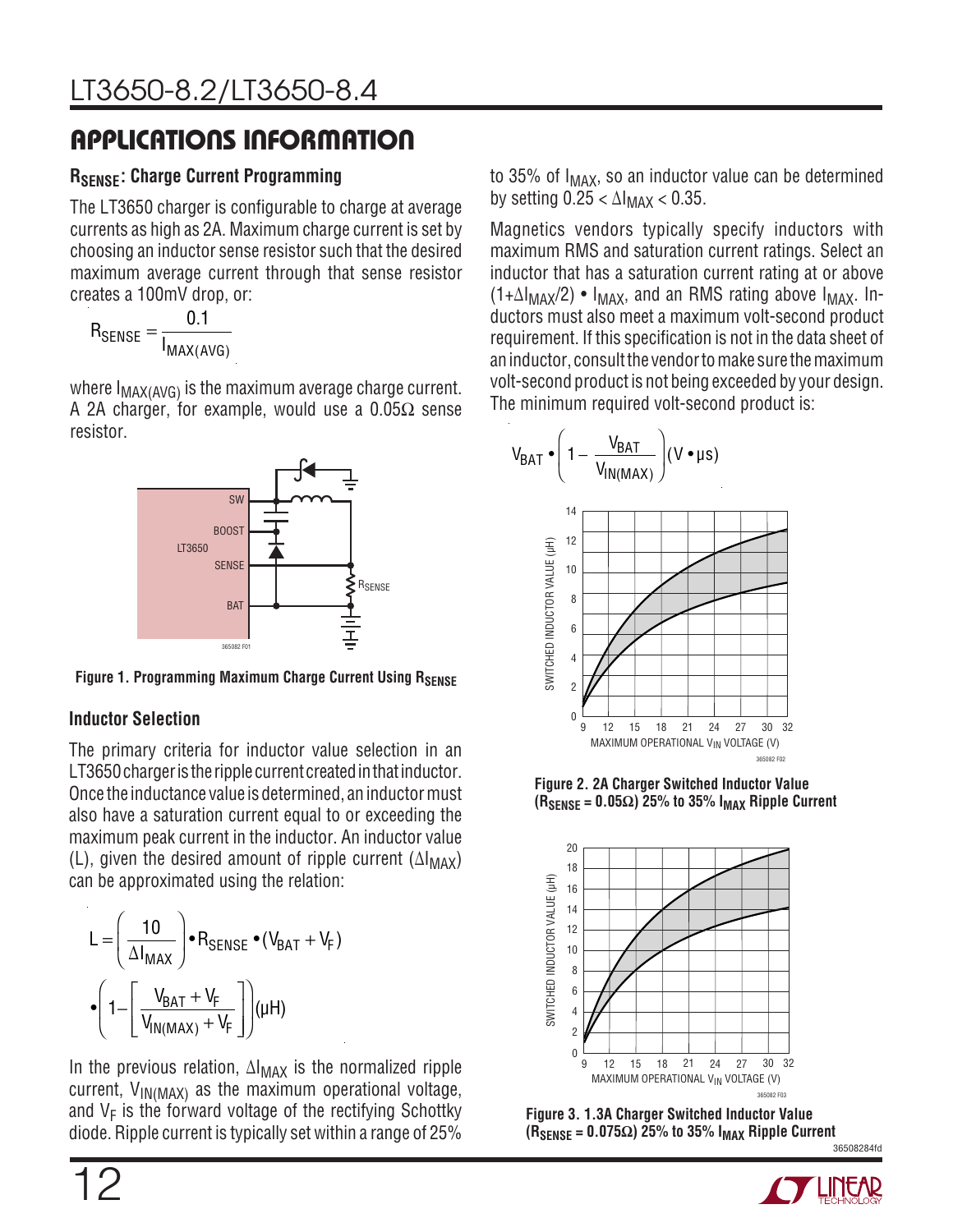### **Rectifier Selection**

The rectifier diode in an LT3650 battery charger provides a current path for the inductor current when the main power switch is disabled. The rectifier is selected based upon forward voltage, reverse voltage, and maximum current. A Schottky diode is required, as low forward voltage yields the lowest power loss and highest efficiency. The rectifier diode must be rated to withstand reverse voltages greater than the maximum  $V_{IN}$  voltage.

The minimum average diode current rating  $(I_{\text{DIODE}(\text{MAX})})$  is calculated with maximum output current ( $I_{MAX}$ ), maximum operational  $V_{IN}$ , and output at the precondition threshold  $(V<sub>BAT(PRF)</sub>)$ :

$$
I_{DIODE(MAX)} > \frac{I_{MAX} \cdot (V_{IN(MAX)} - V_{BAT(PRE)})}{V_{IN(MAX)}}
$$
 (A)

For example, a rectifier diode for an 8.2V, 1.5A charger with a 20V maximum input voltage would require:

$$
I_{DIODE(MAX)} > \frac{1.5 \cdot (20 - 5.65)}{20}
$$
, or  
1.11

 $I_{\text{DIODE}(\text{MAX})}$  > 1.1A



**Figure 4. R<sub>CLP</sub> Sets the Input Supply Current Limit** 

### **CLP: System Current Limit**

The LT3650 contains a PowerPath™ control feature to support multiple load systems. The charger adjusts output current in response to a system load if overall input supply current exceeds the programmed maximum value.

Maximum input supply current is set by choosing a sense resistor  $(R<sub>CI</sub> P)$  such that the desired maximum current through that sense resistor creates a 50mV drop, or:

$$
R_{CLP} = \frac{0.05}{I_{MAX(1N)}}
$$

where I<sub>MAX(IN)</sub> is the maximum input current. A 1.5A system limit, for example, would use a 33m $\Omega$  sense resistor.  $\,$ 

The LT3650 integrates the CLP signal internally, so average current limiting is performed in most cases without the need for external filter elements.



**Figure 5. CLP Limit: Charger Current vs System Load Current with 1.5A Limit**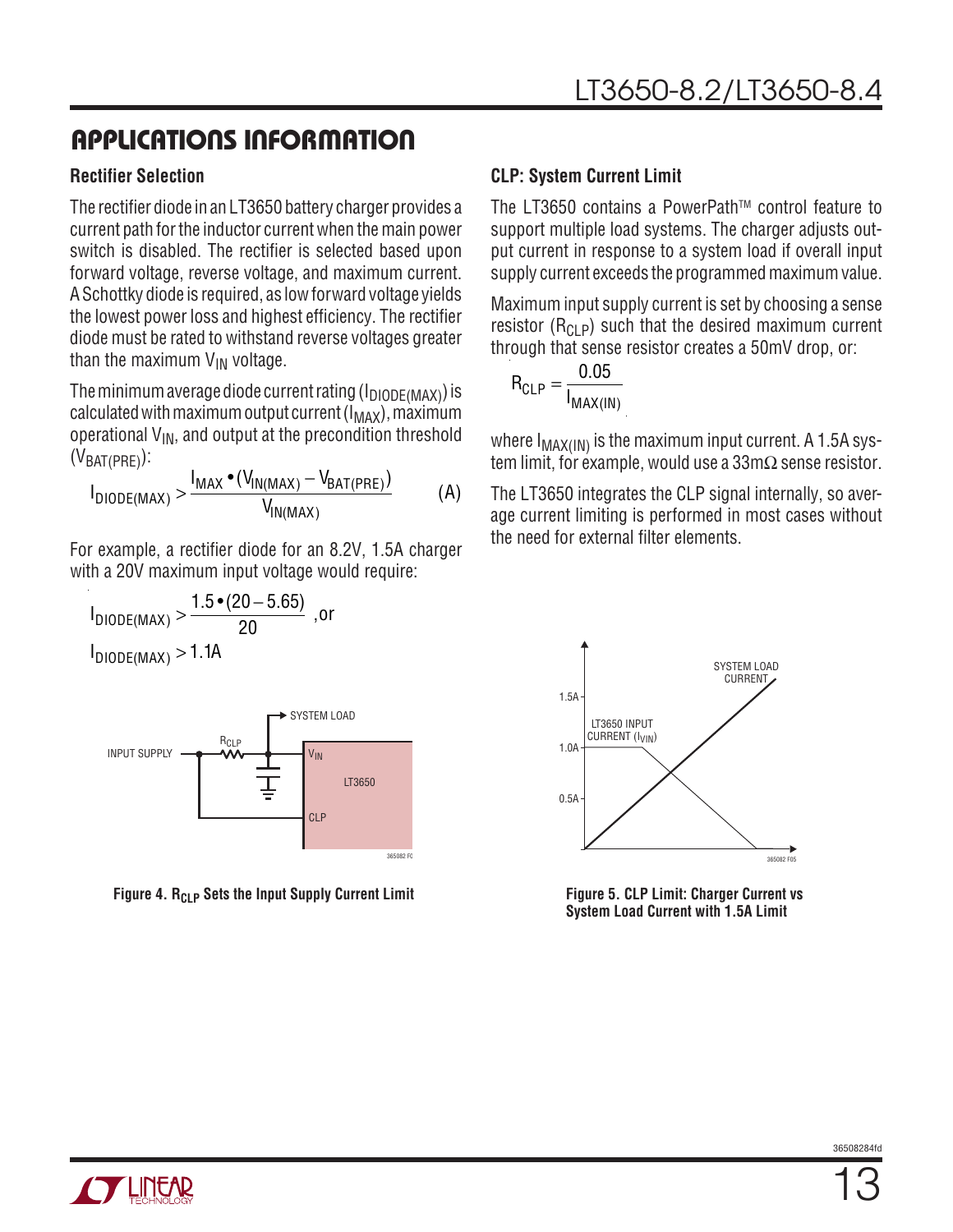### **RNG/SS: Dynamic Charge Current Adjust**

The LT3650 gives the user the capability to adjust maximum charge current dynamically through the RNG/SS pin. The voltage on the RNG/SS pin corresponds to ten times the maximum voltage across the sense resistor  $(R_{\text{SFRSF}})$ . The default maximum sense voltage is 100mV, so maximum charge current can be expressed as:

 $I_{MAX(RNG/SS)} = I_{MAX} \cdot V_{RNG/SS}$ 

where  $I_{MAX(RNG/SS)}$  is the maximum charge current if V<sub>RNG/SS</sub> is within 0V to 1V. Voltages higher than 1V have no effect on the maximum charge current.

The LT3650 sources 50µA from the RNG/SS pin, such that a current control voltage can be set by simply connecting an appropriately valued resistor to ground, following the relation:

$$
R_{RNG/SS} = \frac{V_{RNG/SS}}{50 \mu A}
$$

For example, to reduce the maximum charge current to 50% of the original value, which corresponds to a maximum sense voltage of 50mV, RNG/SS would be set to 0.5V.

$$
R_{RNG/SS} = \frac{0.5V}{50\mu A} = 10k\Omega
$$



**Figure 6. Using the RNG/SS Pin for Digital Control of Maximum Charge Current**

This feature could be used, for example, to switch in a reduced charge current level. Active servos can also be used to impose voltages on the RNG/SS pin, provided they can only sink current. Active circuits that source current cannot be used to drive the RNG/SS pin. Resistive pullups can be used, but extreme care must be taken not to exceed the 2.5V absolute maximum voltage on the pin.

### **RNG/SS: Soft-Start**

Soft-start functionality is also supported by the RNG/SS pin. 50µA is sourced from the RNG/SS pin, so connecting a capacitor from the RNG/SS pin to ground  $(C_{RNG/SS})$  creates a linear voltage ramp. The maximum charge current follows this voltage. Thus, the charge current increases from zero to the fully programmed value as the capacitor charges from 0V to 1V. The value of  $C_{RNG/SS}$  is calculated based on the desired time to full current  $(t_{\rm SS})$  following the relation:

$$
C_{RNG/SS} = 50 \mu A \cdot t_{SS}
$$

The RNG/SS pin is pulled to ground internally when charging is terminated so each new charging cycle begins with a soft-start cycle. RNG/SS is also pulled to ground during bad-battery and NTC fault conditions, so a graceful recovery from these faults is possible.



**Figure 7. Driving the RNG/SS Pin with a Current-Sink Active Servo Amplifier**



**Figure 8. Using the RNG/SS Pin for Soft-Start**

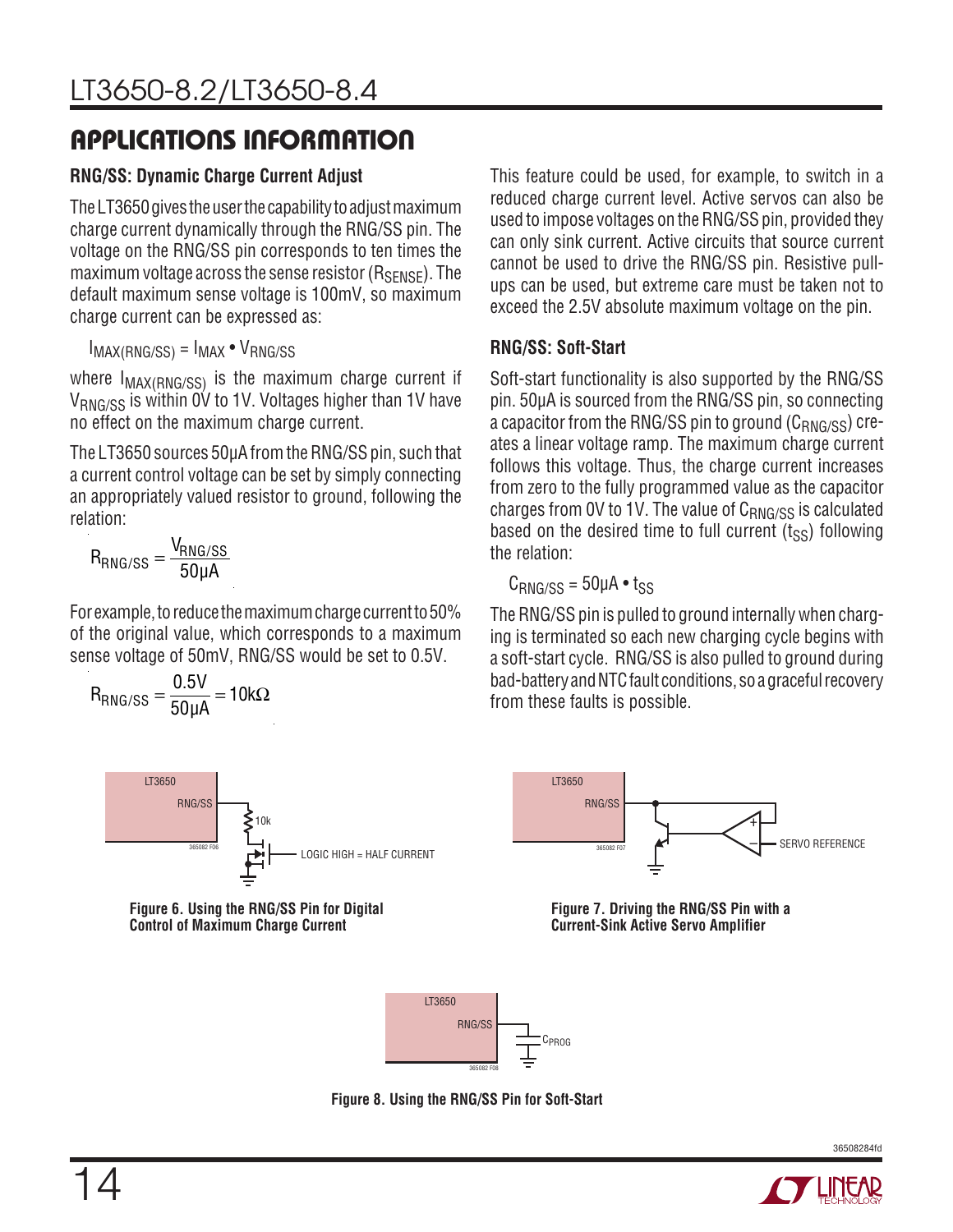### **Status Pins**

The LT3650 reports charger status through two opencollector outputs, the CHRG and FAULT pins. These pins can accept voltages as high as  $V_{IN}$ , and can sink up to 10mA when enabled.

The CHRG pin indicates that the charger is delivering current at greater than a C/10 rate, or one-tenth of the programmed maximum charge current. The FAULT pin signals bad-battery and NTC faults. These pins are binary coded, and signal following the table below, where On indicates the pin pulled low, and Off indicates pin high impedance:

#### **Table 1. Status Pins State Table**

| <b>STATUS PINS STATE</b> |              |                                                                |
|--------------------------|--------------|----------------------------------------------------------------|
| <b>CHRG</b>              | <b>FAULT</b> | <b>CHARGER STATUS</b>                                          |
| 0ff                      | 0ff          | Not Charging-Standby or Shutdown Mode                          |
| 0ff                      | 0n           | <b>Bad-Battery Fault</b><br>(Precondition Timeout/EOC Failure) |
| On                       | 0ff          | Normal Charging at C/10 or Greater                             |
| On                       | On           | NTC Fault (Pause)                                              |

If the battery is removed from an LT3650 charger that is configured for C/10 termination, a sawtooth waveform of approximately 100mV appears at the charger output, due to cycling between termination and recharge events. This cycling results in pulsing at the CHRG output. An LED connected to this pin will exhibit a blinking pattern, indicating to the user that a battery is not present. The frequency of this blinking pattern is dependent on the output capacitance.

### **C/10 Termination**

The LT3650 supports a low current based termination scheme, where a battery charge cycle terminates when the current output from the charger falls to below onetenth the maximum current, as programmed with  $R_{\text{SENSE}}$ . The C/10 threshold current corresponds to 10mV across R<sub>SENSE</sub>. This termination mode is engaged by shorting the TIMER pin to ground.

When C/10 termination is used, an LT3650 charger sources battery charge current as long as the average current level remains above the C/10 threshold. As the full-charge float voltage is achieved, the charge current falls until the C/10 threshold is reached, at which time the charger terminates and the LT3650 enters standby mode. The CHRG status pin follows the charger cycle and is high impedance when the charger is not actively charging.

When  $V_{BAT}$  drops below 97.5% of the full-charged float voltage, whether by battery loading or replacement of the battery, the charger automatically re-engages and starts charging.

There is no provision for bad-battery detection if C/10 termination is used.

### **Timer Termination**

TheLT3650supports a timer-basedterminationscheme, in which a battery charge cycle is terminated after a specific amount of time elapses. Timer termination is engaged when a capacitor ( $C_{TIMER}$ ) is connected from the TIMER pin to ground. The timer cycle EOC ( $t_{EOC}$ ) occurs based on  $C_{\text{TIMFR}}$  following the relation:

 $C_{\text{TIMFR}} = t_{\text{FOC}} \cdot 2.27 \cdot 10^{-7}$  (Hours)

Timer EOC is typically set to three hours, which requires a 0.68µF capacitor.

The CHRG status pin continues to signal charging at a C/10 rate, regardless of which termination scheme is used. When timer termination is used, the CHRG status pin is pulled low during a charging cycle until the charger output current falls below the C/10 threshold. The charger continues to *top off* the battery until timer EOC, when the LT3650 terminates the charging cycle and enters standby mode.

Termination at the end of the timer cycle only occurs if the charging cycle was successful. A successful charge cycle occurs when the battery is charged to within 2.5% of the full-charge float voltage. If a charge cycle is not successful at EOC, the timer cycle resets and charging continues for another full timer cycle.

When  $V_{BAT}$  drops below 97.5% of the full-charge float voltage, whether by battery loading or replacement of the battery, the charger automatically re-engages and starts charging.

36508284fr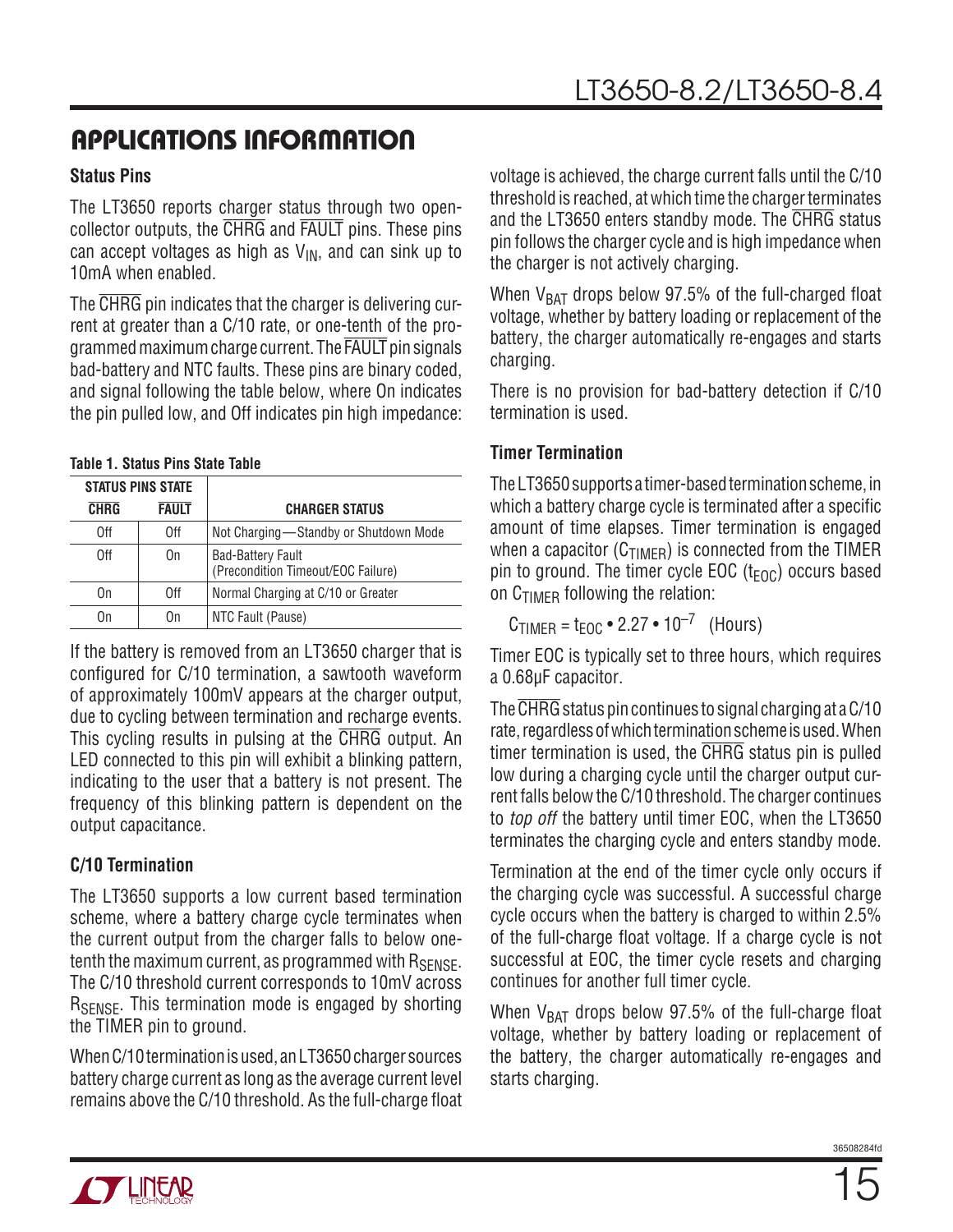### **Preconditioning and Bad-Battery Fault**

An LT3650 charger has a precondition mode, in which charge current is limited to 15% of the programmed  $I_{MAX}$ , as set by R<sub>SENSE</sub>. The precondition current corresponds to  $15mV$  across  $R_{SENSE}$ .

Precondition mode is engaged while the voltage on the BAT pin is below the precondition threshold  $(V<sub>BAT(PBF)</sub>)$ . Once the BAT voltage rises above the precondition threshold, normal full-current charging can commence. The LT3650 incorporates 1.5% of threshold hysteresis to prevent mode glitching.

When the internal timer is used for termination, badbattery detection is engaged. This fault detection feature is designed to identify failed cells. A bad-battery fault is triggered when the voltage on BAT remains below the precondition threshold for greater than one-eighth of a full timer cycle (one-eighth EOC). A bad-battery fault is also triggered if a normally charging battery re-enters precondition mode after one-eighth EOC.

When a bad-battery fault is triggered, the charging cycle is suspended, so the CHRG status pin becomes high impedance. The FAULT pin is pulled low to signal a fault detection. The RNG/SS pin is also pulled low during this fault, to accommodate a graceful restart, in the event that a soft-start function is incorporated (see the RNG/SS: Soft-Start section).

Cycling the charger's power or SHDN function initiates a new charging cycle, but an LT3650 charger does not require a reset. Once a bad-battery fault is detected, a new timer charging cycle initiates when the BAT pin exceeds the precondition threshold voltage. During a bad-battery fault, 0.5mA is sourced from the charger; removing the failed battery allows the charger output voltage to rise and initiate a charge cycle reset. As such, removing a bad battery resets the LT3650, so a new charge cycle is started by connecting another battery to the charger output.

### **Battery Temperature Fault: NTC**

The LT3650 can accommodate battery temperature monitoring by using an NTC (negative temperature coefficient) thermistor close to the battery pack. The temperature monitoring function is enabled by connecting a  $10k\Omega$ B = 3380 NTC thermistor from the NTC pin to ground. If the NTC function is not desired, leave the pin unconnected.

The NTC pin sources 50µA, and monitors the voltage dropped across the 10kΩ thermistor. When the voltage on this pin is above 1.36V (0°C) or below 0.29V (40°C), the battery temperature is out of range, and the LT3650 triggers an NTC fault. The NTC fault condition remains until the voltage on the NTC pin corresponds to a temperature within the 0°C to 40°C range. Both hot and cold thresholds incorporate hysteresis that corresponds to 5°C.

If higher operational charging temperatures are desired, the temperature range can be expanded by adding series resistance to the 10k NTC resistor. Adding a 0.91k resistor will increase the effective temperature threshold to 45°C.

During an NTC fault, charging is halted and both status pins are pulled low. If timer termination is enabled, the timer count is suspended and held until the fault condition is relieved. The RNG/SS pin is also pulled low during this fault, to accommodate a graceful restart in the event that a soft-start function is being incorporated (see the RNG/SS: Soft-Start section).

### **Thermal Foldback**

The LT3650 contains a thermal foldback protection feature that reduces maximum charger output current if the IC junction temperature approaches 125°C. In most cases, on-chip temperatures servo such that any overtemperature conditions are relieved with only slight reductions in maximum charger current.

In some cases, the thermal foldback protection feature can reduce charger currents below the C/10 threshold. In applications that use  $C/10$  termination (TIMER = 0V), the LT3650 will suspend charging and enter standby mode until the overtemperature condition is relieved.

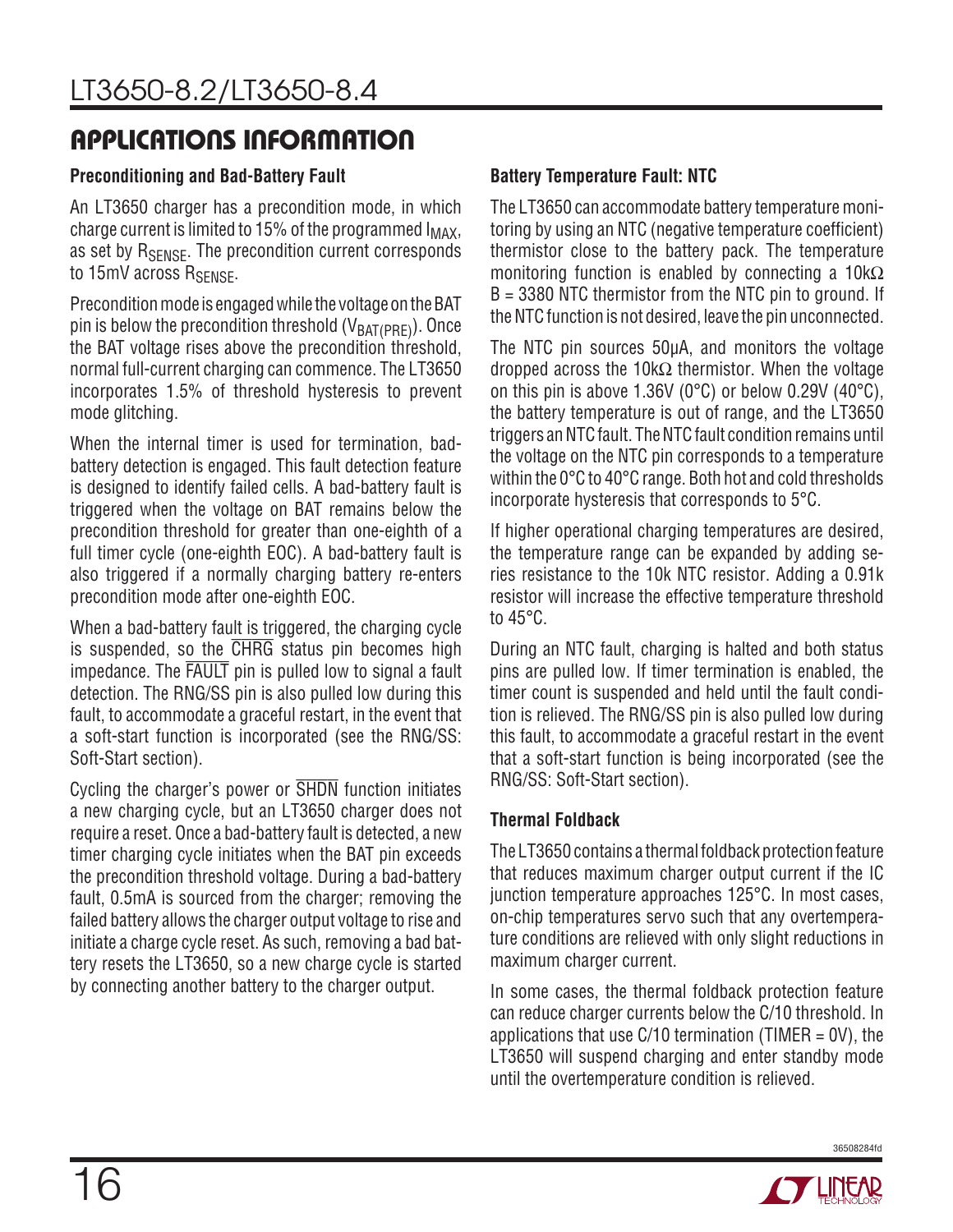### **Layout Considerations**

The LT3650 switch node has rise and fall times that are typically less than 10ns to maximize conversion efficiency. The switched node (Pin SW) trace should be kept as short as possible to minimize high frequency noise. The input capacitor  $(C_{IN})$  should be placed close to the IC to minimize this switching noise. Short, wide traces on these nodes also help to avoid voltage stress from inductive ringing. The BOOST decoupling capacitor should also be in close proximity to the IC to minimize inductive ringing. The SENSE and BAT traces should be routed together and kept as short as possible. Shielding these signals from switching noise with ground is recommended.

High current paths and transients should be kept isolated from battery ground, to assure an accurate output voltage reference. Effective grounding can be achieved by considering switched current in the ground plane, and careful component placement and orientation can

effectively steer these high currents such that the battery reference does not get corrupted. Figure 9 illustrates an effective grounding scheme using component placement to control ground currents. When the switch is enabled (loop #1), current flows from the input bypass capacitor  $(C_{IN})$  through the switch and inductor to the battery positive terminal. When the switch is disabled (loop #2), the current to the battery positive terminal is provided from ground through the freewheeling Schottky diode  $(D_F)$ . In both cases, these switched currents return to ground via the output bypass capacitor  $(C_{BAT})$ .

The LT3650 packaging has been designed to efficiently remove heat from the IC via the exposed pad on the backside of the package, which is soldered to a copper footprint on the PCB. This footprint should be made as large as possible to reduce the thermal resistance of the IC case to ambient air.



**Figure 9. Component Orientation Isolates High Current Paths From Sensitive Nodes**

36508284fr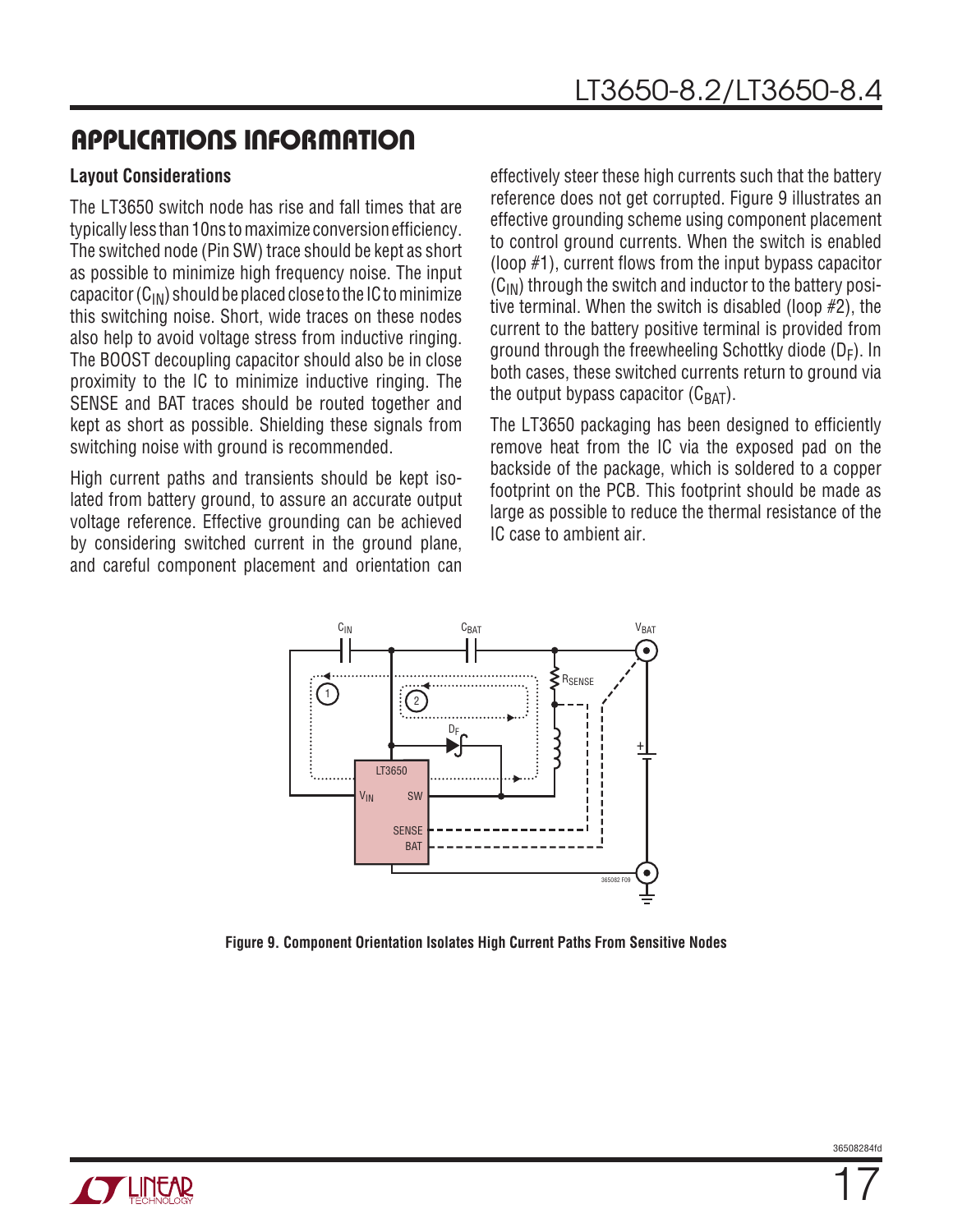## Typical Applications

**12V to 32V 2A Charger with C/10 Termination. A Dual LT6004 Provides Thermal Foldback, Reducing Maximum Charge Current for Temperatures Higher Than 35°C**







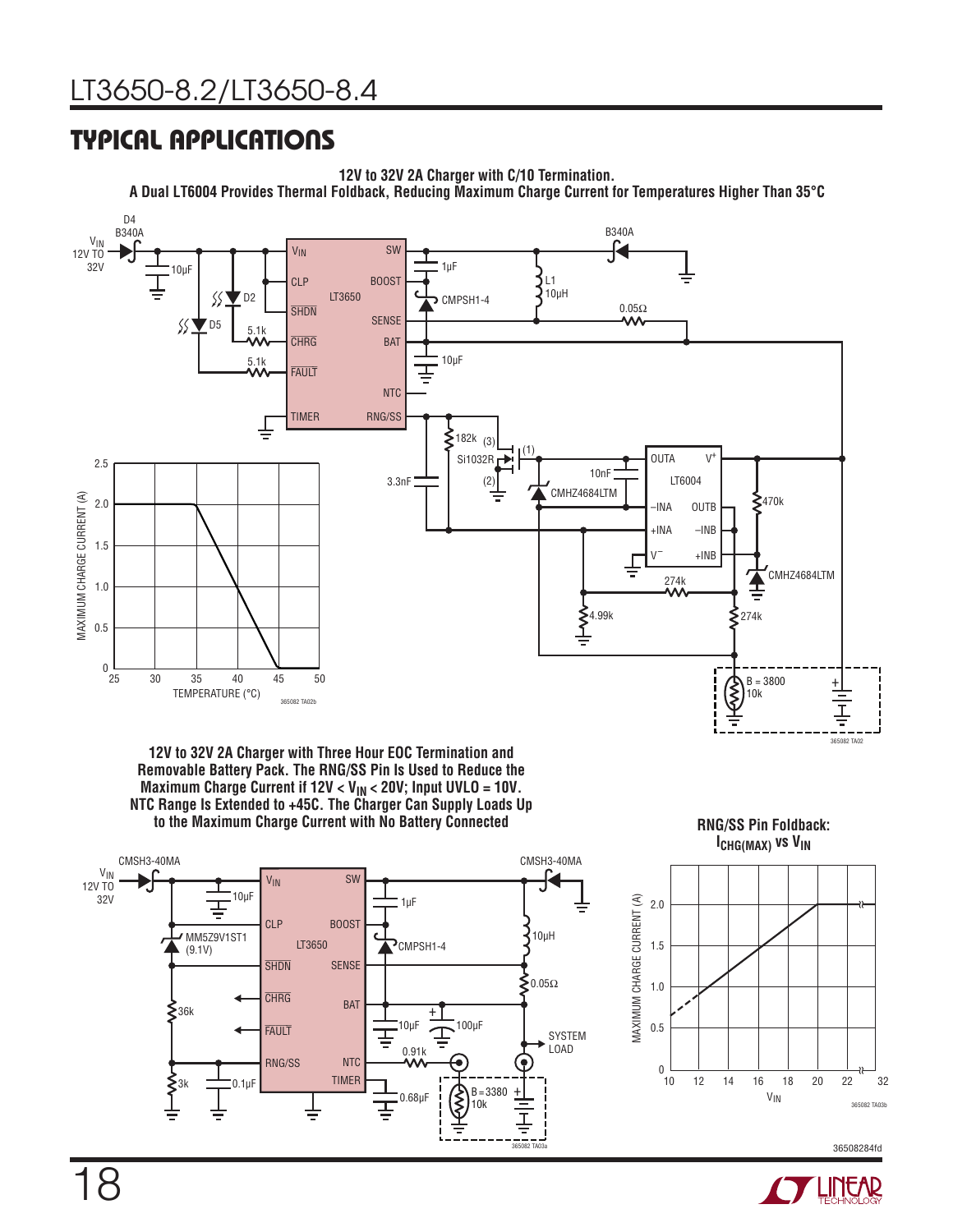### Package Description

**Please refer to http://www.linear.com/designtools/packaging/ for the most recent package drawings.**



RECOMMENDED SOLDER PAD PITCH AND DIMENSIONS APPLY SOLDER MASK TO AREAS THAT ARE NOT SOLDERED





BOTTOM VIEW—EXPOSED PAD

3. ALL DIMENSIONS ARE IN MILLIMETERS 4. DIMENSIONS OF EXPOSED PAD ON BOTTOM OF PACKAGE DO NOT INCLUDE

MOLD FLASH. MOLD FLASH, IF PRESENT, SHALL NOT EXCEED 0.15mm ON ANY SIDE

5. EXPOSED PAD AND TIE BARS SHALL BE SOLDER PLATED

6. SHADED AREA IS ONLY A REFERENCE FOR PIN 1 LOCATION ON THE TOP AND BOTTOM OF PACKAGE

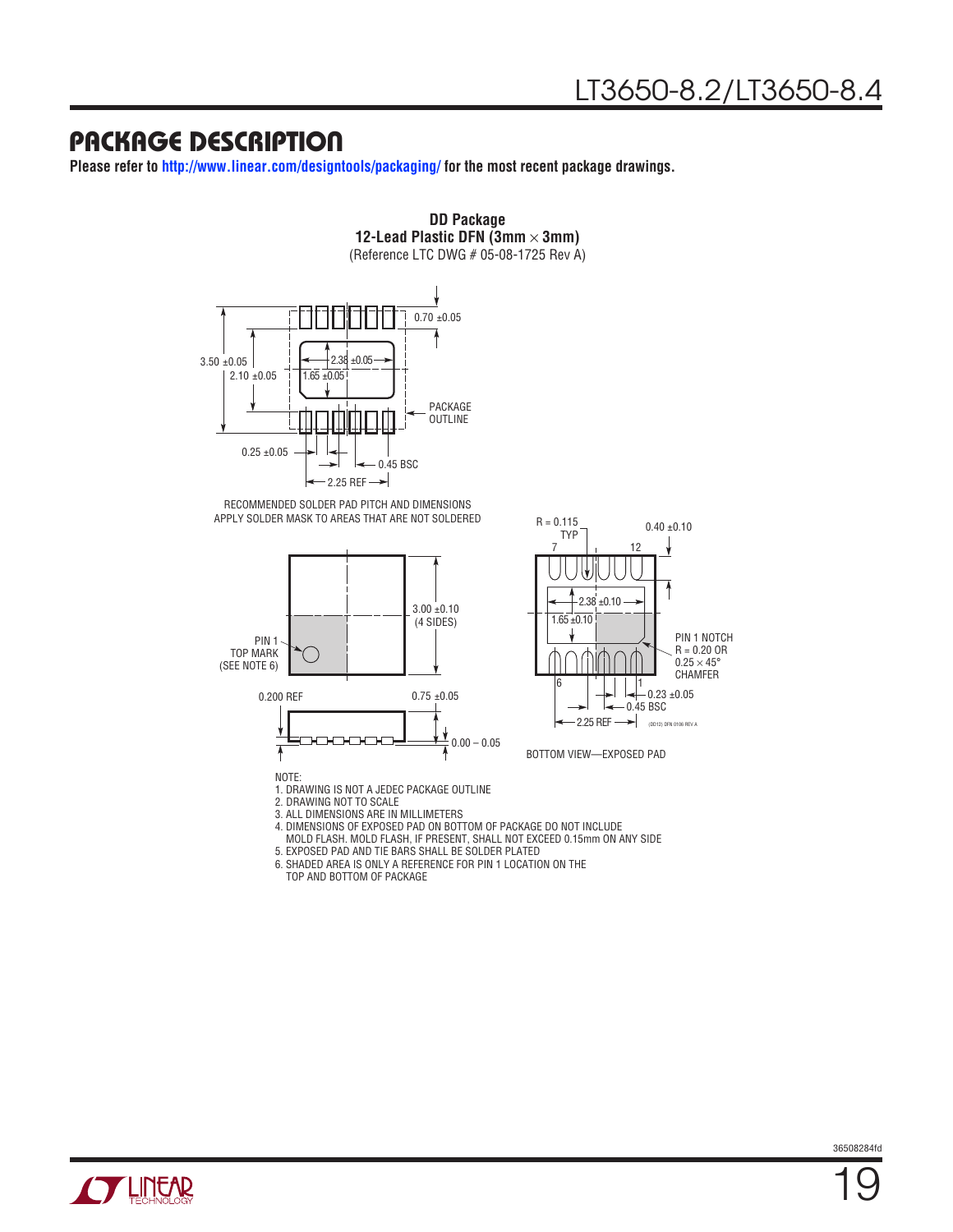### Package Description

**Please refer to http://www.linear.com/designtools/packaging/ for the most recent package drawings.**



**MSE Package**

3. DIMENSION DOES NOT INCLUDE MOLD FLASH, PROTRUSIONS OR GATE BURRS.

MOLD FLASH, PROTRUSIONS OR GATE BURRS SHALL NOT EXCEED 0.152mm (.006") PER SIDE

4. DIMENSION DOES NOT INCLUDE INTERLEAD FLASH OR PROTRUSIONS.

INTERLEAD FLASH OR PROTRUSIONS SHALL NOT EXCEED 0.152mm (.006") PER SIDE

5. LEAD COPLANARITY (BOTTOM OF LEADS AFTER FORMING) SHALL BE 0.102mm (.004") MAX 6. EXPOSED PAD DIMENSION DOES INCLUDE MOLD FLASH. MOLD FLASH ON E-PAD SHALL

NOT EXCEED 0.254mm (.010") PER SIDE.

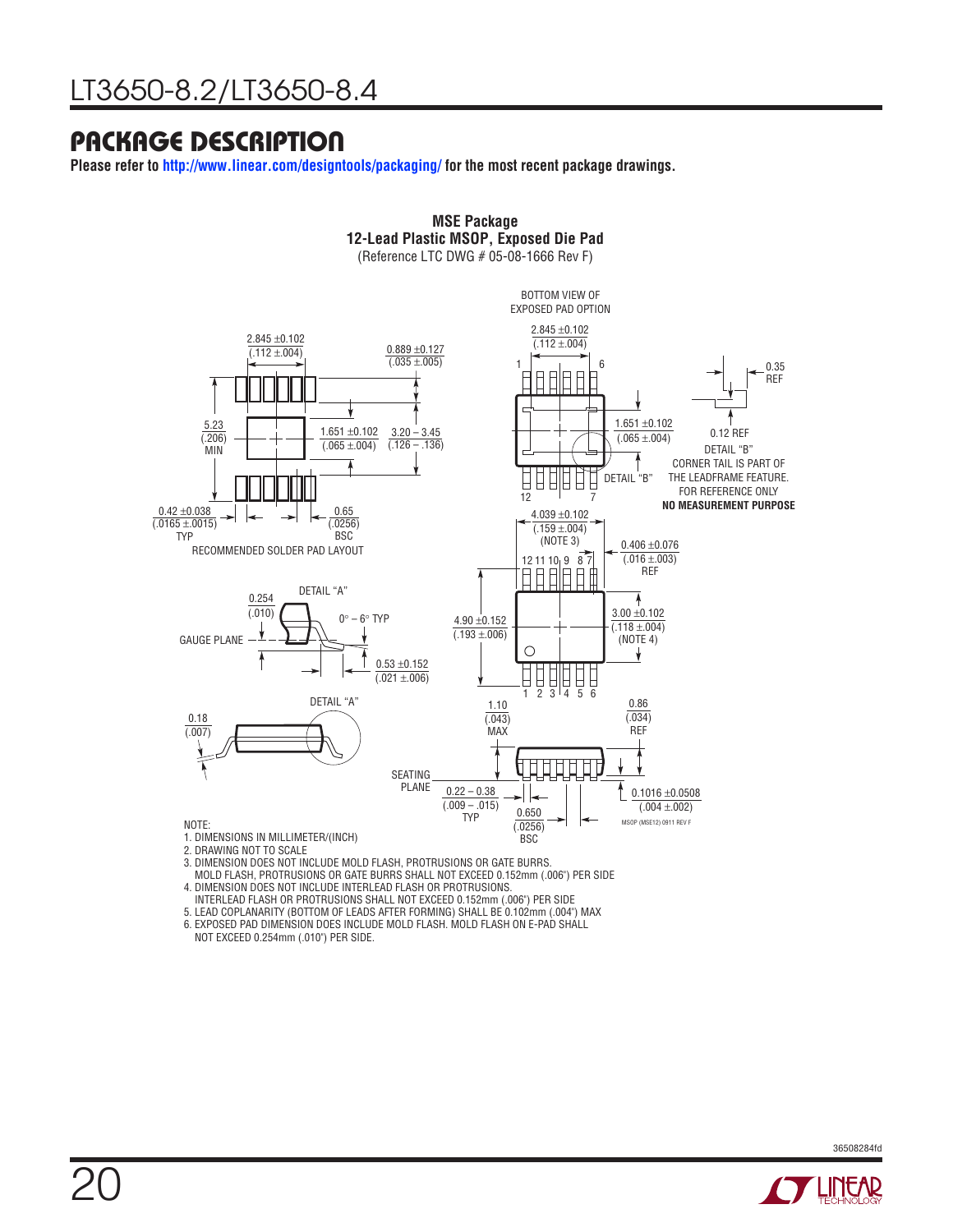### REVISION HISTORY (Revision history begins at Rev D)

| <b>REV</b> | <b>DATE</b>                    | Пŀ<br>HUN<br>ווחי                                           | <b>AUDIARDED</b><br>PAGL<br><b>NUMBER</b> |
|------------|--------------------------------|-------------------------------------------------------------|-------------------------------------------|
|            | 10/10<br>$\overline{a}$<br>. . | <b>Bias</b><br>Current<br>curve<br>- Batter<br>Addec<br>new |                                           |